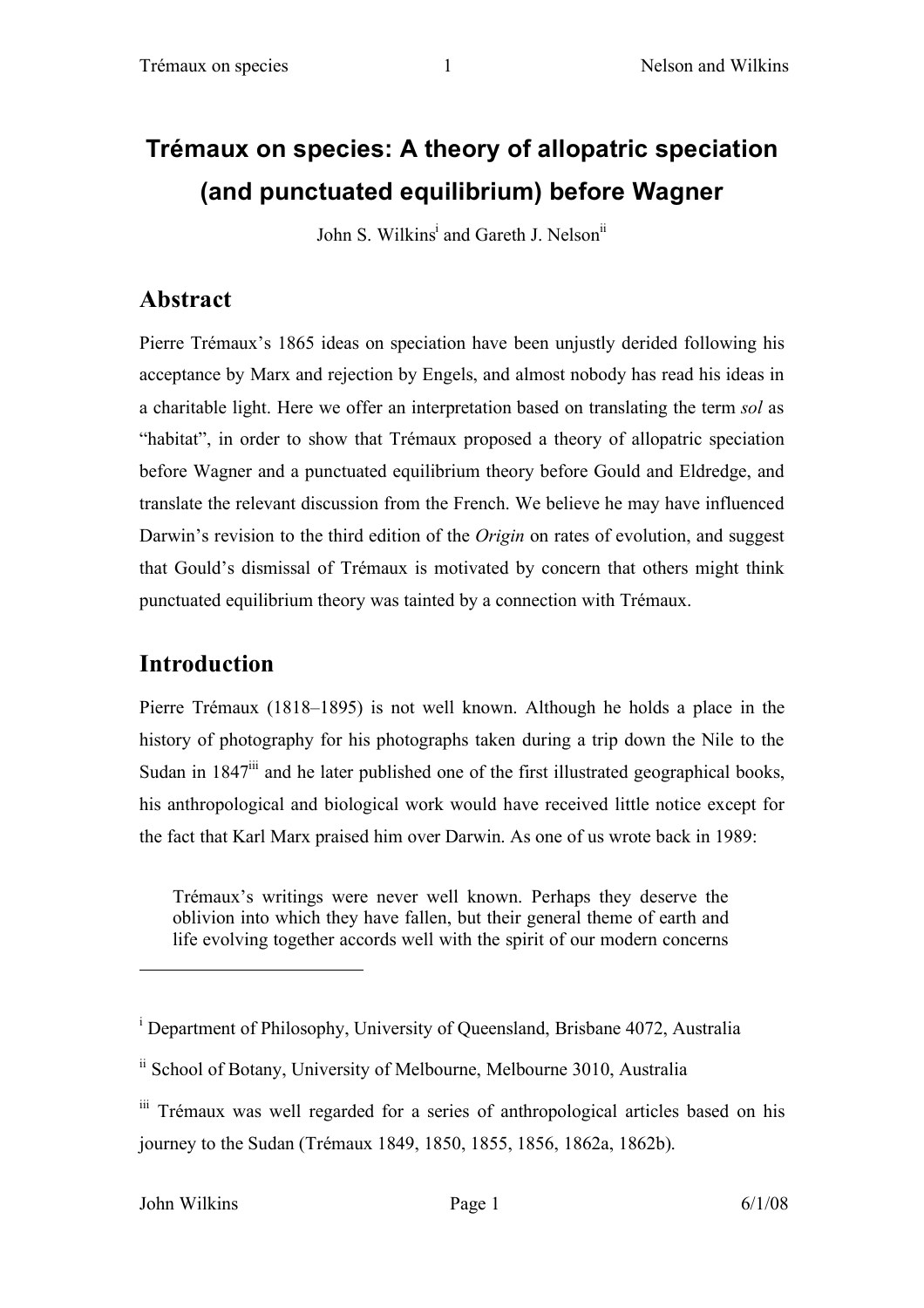$\overline{a}$ 

with vicariance. For reasons not altogether clear Trémaux's work was of interest for a time to Karl Marx, who felt that it was 'a very important advance' over the state of Darwinism in the late 1860s … . He corresponded with Frederick Engels about it … (Nelson 1989b)

The standard view of Trémaux is given by Bernard Cohen, who says:

Marx, however, should not be overly credited for special percipience in evaluating the worth and significance of Darwin's theory of evolution. In a letter to Engels on 7 August 1866, one year before the publication of *Das Kapital*, Marx was singing the praises of another "very important work" (Padover 1978, 360–361). The new book, he wrote, constitutes "a *very important* advance over Darwin." He is sending the book to Engels, so that he too may learn its message. "In its historical and political application," he declared, this book "is much more important and copious than Darwin." The book so highly praised by Marx was P. Trémaux's *Origin et transformations de l'homme et des autres étres* (Paris,1865). The judgment of history does not accord with Marx's laudation.For example, Trémaux does not rate an entry in the recently completed16 volume *Dictionary of Scientific Biography*, nor is his name even mentioned in the standard histories of biology and of evolution (as by Bodenheimer, Carter, Eiseley, Fothergill, Mayr, Nordenskiöld, Rádl, Singer). Furthermore, in the international *Critical Bibliography of the History of Science*, compiled and published by George Sarton, by me, and by our successor editors from 1913 to 1975, there is no entry to record a single scholarly article or book on Trémaux's life or contribution to science. As the lawyers say, "res ipsa loquitur." Why did Marx become so beguiled by Trémaux that he considered his book superior to Darwin's? One reason is that, like Herbert Spencer and unlike Darwin, Trémaux evidently believed in progress. As Marx explained to Engels (ibid.), "Progress, which in Darwin is purely accidental, is here a necessity, on the basis of the periods of developments of the earth." (Cohen 1985: 345)

Practically every single reference to Trémaux in the subsequent literature appeals to this correspondence, and nearly all of it dismisses Trémaux in terms of Marx's reading, and Engels' dismissal, and what that means about Marx's and Engels' views on race.iv Moreover, Trémaux's views of human races are said to be typical in that

John Wilkins Page 2 6/1/08 iv For example, Stebbins (1965), Harris (1968: 236f), Gerratana (1973: 77n), Conry (1974: 220), Poliakov (1974: 244-246), Rogers (1974: 463), Colp (1974: 330), Naccache (1980: 16, 98-104), Lecourt (1983), Carver (1984: 255), Vádee (1992: 243f), Tort (1996), Stack (2000: 702, 2003: 68), and Robert-Devillers (1999: 56). A more extensive analysis is Weikart (1999: 28-36), but repeating the same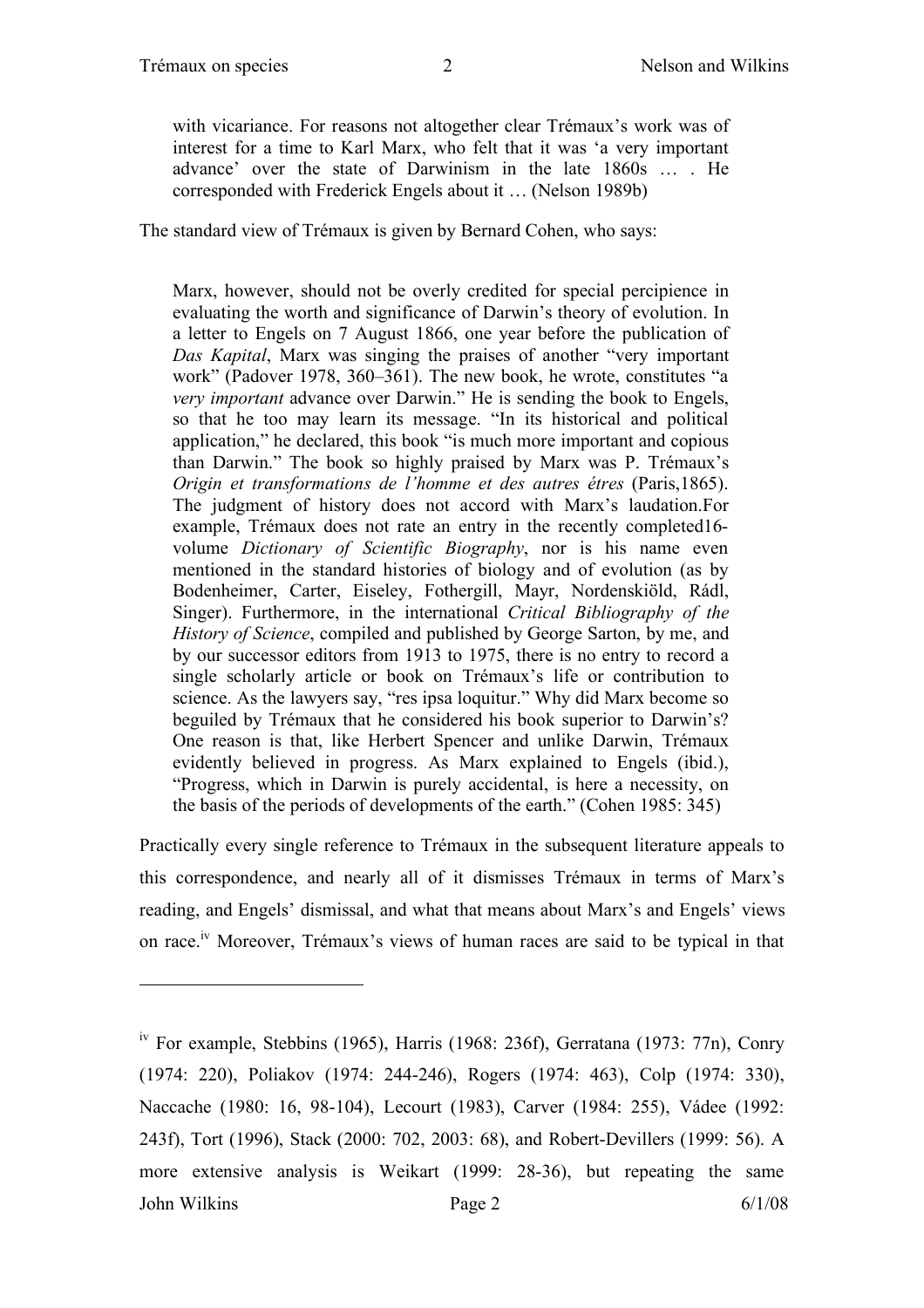they follow the Blumenbach taxonomy with Negroes ranked lowest, closest to apes, and Europeans ranked highest. Marx's affiliation with this view, which Engels did not share, has caused some comment in the literature (Colp 1974; Mikulak 1970; Paul 1981; Stanley and Zimmermann 1984; Weikart 1999). Few apart from Diane Paul (1981) appear to have actually read Trémaux, depending instead upon Engels' evaluation and description. One who actually did check the original is Stephen Jay Gould, who is discussed below.

Nevertheless, Trémaux's discussion on the definitions of species and the nature of species in his 1865 work forms one of the earliest of its kind, and moreover his account of speciation is both a kind of early biological species concept, where mutual fertility acts to equilibrate the species type, and a kind of punctuated equilibrium. The irony is that Gould is one of the originators of a punctuated equilibrium theory of evolution, and thus Trémaux is a precursor to him. Given the difficulties with Trémaux's prose and format, and his reputation amongst historians of science, Gould may have wanted to downplay the resemblances.

Trémaux's theory suffered in the *Académie des Sciences* for reasons that are unclear, but he may have annoyed a senior figure like Pierre Flourens (1794-1867, *Secrétaire perpetuel*, 1833-1867). Apparently the *Académie* was willing to publish the communications from Trémaux for a while, but eventually the contributions were sent to one or another committee and died there. In his 1874 summary volume of his theory, he describes the response to his first book:

Many other confirmations followed; 70 or 80 journals and reviews took note of my communications to the Academy. Academic reception, a double decoration, etc., nothing lacked; I had demonstrated that our first ancestor had given rise to the whites and to the blacks. My first edition in duodecimo of 490 pages sold out in two months by the Librairie Hachette. But this was only one face of the question.

interpretation. Intriguingly, the early science fiction writer Henri de Parville (1865: 184n) did correctly interpret Trémaux's thesis.

John Wilkins Page 3 6/1/08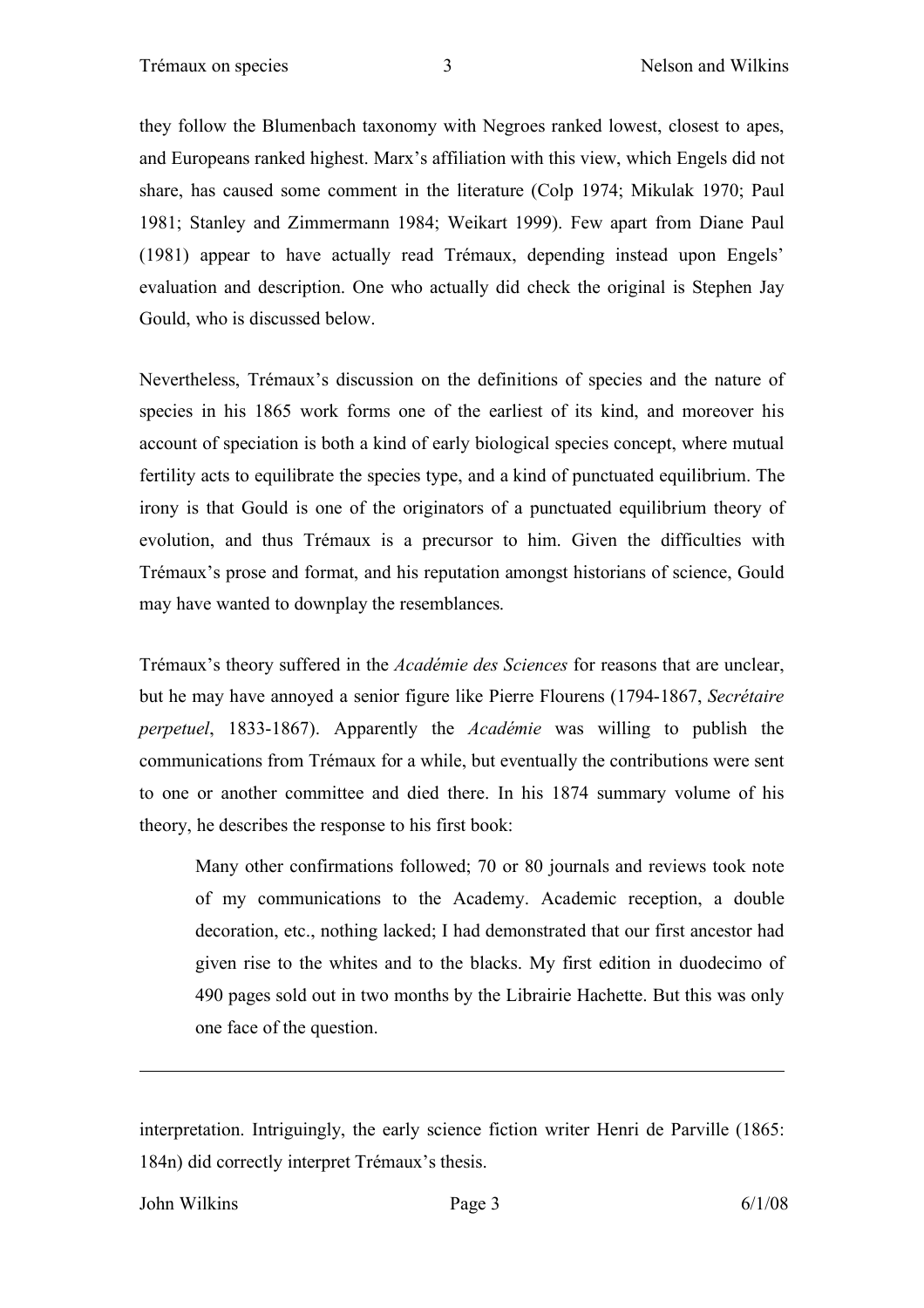Par. 11. Other reflections. – Afterward that Academy, the philosophy perceived that organisms, adapted to the soil on which they lived, that if, from the first ages of the earth, they have been modified, perfected in consequence of the amelioration of the soil, that is that they transform! Then unthinking tradition fell upon me, everything changed, I was guilty in spite of myself, it proved impossible to achieve a second edition that I wanted to revise. I gave up. It was then that I wanted to know where this terrible science was to lead.

My research became more rewarding and led me to the greatest law that humanity can realize, that is the Universal principle of movement and of life, which results simply from transmission of force. And I was able to confirm that the phenomena of the will and of the intelligence are responses to another principle! ... *This was the dual end desired*: I developed this very important principle; but the Academy did not respond except to try to suppress my work. So, to justify this incomprehensible resistance, it [the Academy] produced its theory of singular equations that promoted the idea that the will does not exist and was only "an appearance."

....

There was no more hesitation, it was necessary to fight against these miserable ideas, against these blind tendencies of antiquated ignorance that their defenders feared to avow. The transformation of organisms presents notable advantages, such that the geological and paleontological sciences have brought to light facts that were previously unknown. (Trémaux 1874: 68)

Trémaux appears to have the idea that something like thermodynamic principles drive evolution, an idea later proposed also by Boltzmann and elaborated by Lotka (1922, 1925), although it may simply be something like the rather amorphous central idea of Herbert Spencer's philosophy.

We believe that with respect to speciation Trémaux has been the victim of both a mistranslation or misunderstanding of the term *sol* to mean "soil" – which we have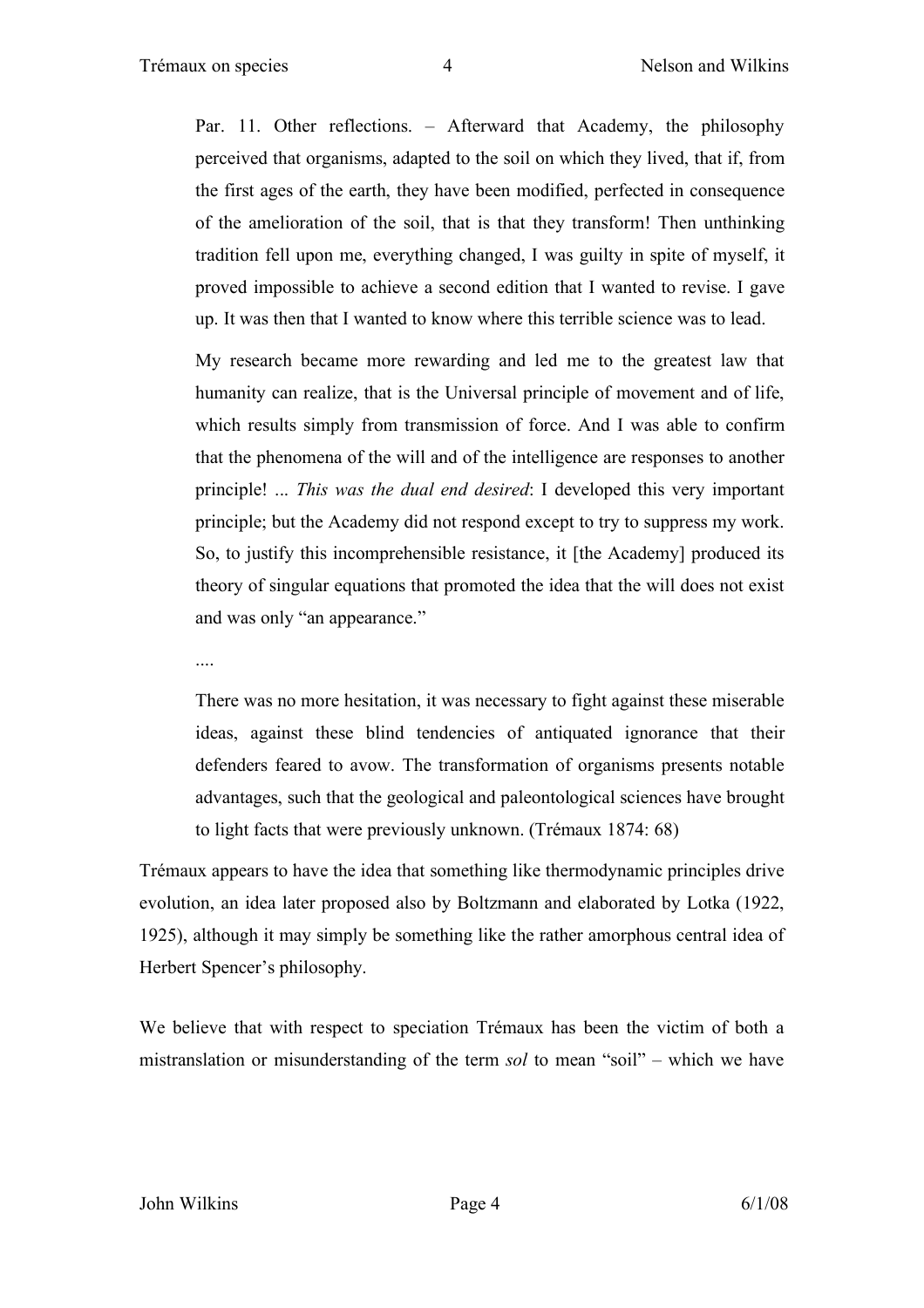here translated as "habitat" to clarify the argument" – and of Engels' dismissal of Trémaux's book, which few have subsequently bothered to investigate. We therefore offer the following summary and translation of the relevant chapter, a précis of which was also published in a later work (Trémaux 1874). Because standard history of biology has Moritz Wagner as the originator of the geographical isolation view of species (e.g., Mayr 1982), now called the *allopatric theory*, in 1868, three years after Trémaux's work was published (Wagner 1868; Eng. Wagner 1873), it may be that Trémaux has not been given due credit in the species debate, though Wagner's lecture and book shows no evidence of familiarity with this work. Darwin noted and replied to Wagner, in the fifth edition of the *Origin* (Darwin 1869: 149), but almost nobody mentioned Trémaux. Unlike Wagner, Trémaux did not correspond with Darwin directly, although two copies of the work are in Darwin's library (Rutherford 1908: 84). Hence, he has been unnecessarily relegated to the mists of history. It is our purpose here to revive his reputation.

#### **The argument**

At the time Trémaux wrote, there was no "species problem" as such, but rather a "species question". The species *question* has not to do with the definitions of "species", but of the origins of species, the question that Darwin's work addresses. Still, Trémaux manages to raise the species *problem* in a nascent way, for the first time ever, which gradually develops over the course of the nineteenth century into the modern debate, beginning with William Bateson (1894) and Edward Bagnell Poulton

See below, note x, for the entire paragraph translated.

John Wilkins Page 5 6/1/08

 $\mathbf v$  We justify this interpretation in part by the principle of charity, but also by Trémaux's later passage in his later summary publication (Trémaux 1874) in which he says:

Eh bien, tous ces mystères vont tomber comme un château de cartes devant deux grandes lois: d'un coté l'influence de sol et des milieux qui *diversifie* les êtres, de l'autre le produit moyen des croisements qui unifie constamment dans la même espèce tous les êtres qu'une fécondité commune peut atteindre.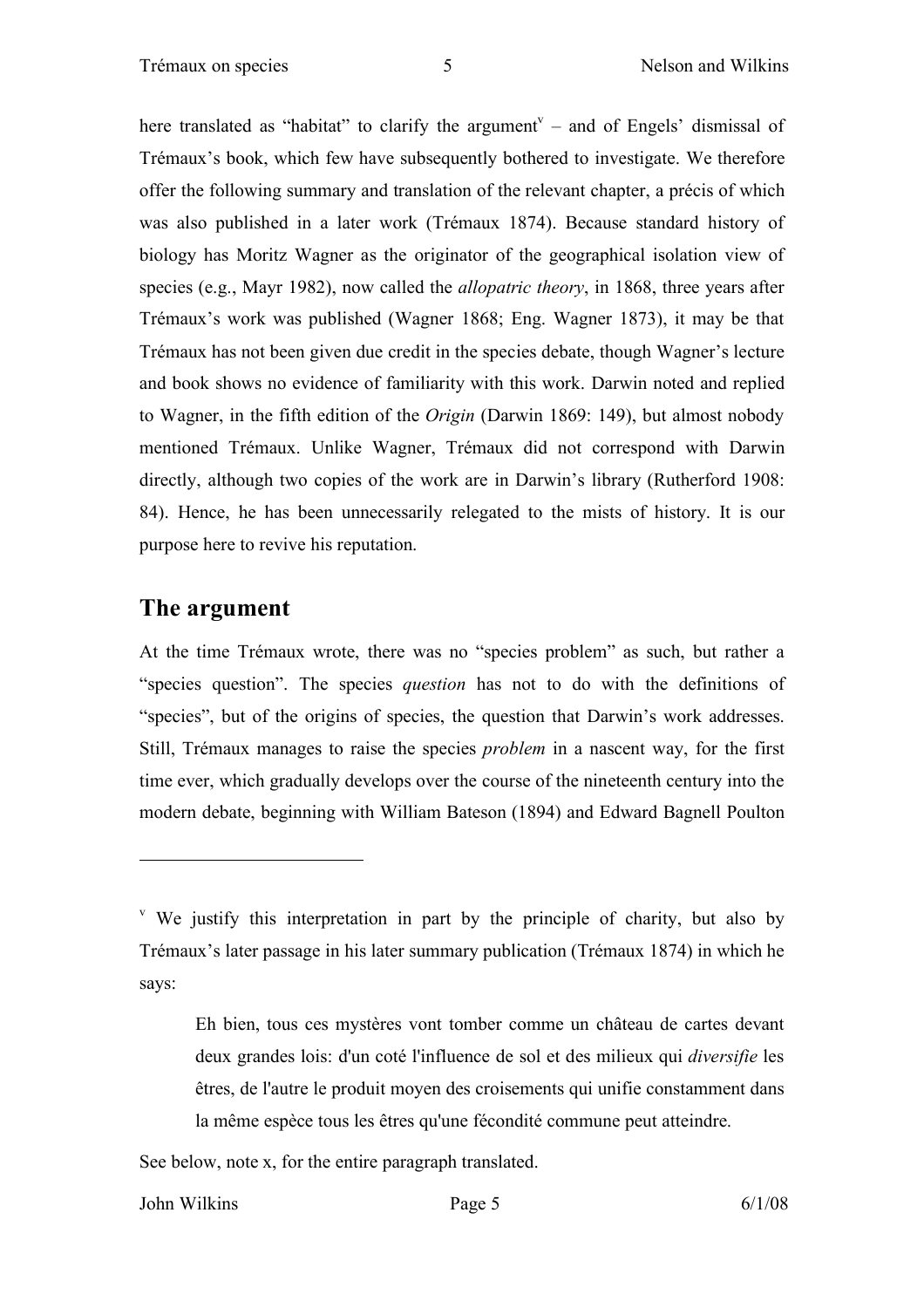(1903), and his treatment, although obscured by his flowery and difficult prose style, raises many of the issues still in play.

In particular, Trémaux's discussion introduces the notion that species are formed by the attainment of a kind of reproductive equilibrium, and that thereafter they do not vary much. In some ways, although we do not overstress the similarity, this is an anticipation of the theory of punctuated equilibrium of Gould and Eldredge (Eldredge et al. 1997; Eldredge and Gould 1972; Gould and Eldredge 1977; Gould 1994). For this reason, Trémaux is not the obvious caricature of a biologist that Cohen makes him out to be, and deserves to be remembered for more than his racist attitudes.

Exactly how racist Trémaux indeed was is arguable. His notion that habitat (*sol*, or "soil") causes organisms to locally adapt, which is a view that has a long history in pre-Mendelian natural history, arguably going back to the classical era, but especially to be found in the writings of Buffon, led him to argue that local conditions *cause* races. He wrote: "Mix and exchange yourselves, oh peoples! And there will always be, if the environment does not change, English people on the Thames, French people in France, Romans on the Tiber, Egyptians in Egypt, Negroes in Sudan and Redskins in America" (Poliakov 1974). In short, Trémaux is an extreme adaptationist, and for him there is no distinction between a locally adapted population and a race. It appears that the canard that Trémaux thought that negroes are a *degeneration* comes directly from Engels' response to Marx. Rather, Trémaux thought that *all* races are locally adapted populations to the conditions in which they find themselves. It is probable that it was *Engels* who was the racist in this respect. In a letter from Engels to Marx, October 2, 1866, he wrote:

… I have arrived at the conviction that there is nothing to his [Trémaux's] theory if for no other reason than because he neither understands geology nor is capable of the most ordinary literary historical criticism. One could laugh oneself sick about his stories of the nigger Santa Maria and of the transmutations of the whites into Negroes. Especially, that the traditions of the Senegal niggers deserve absolute credulity, *just because the rascals cannot write*! Besides, it is nice to blame the soil formation for the difference between a Basque, a Frenchman, a Breton, and an Alsatian; and of course, it is also its fault that these people speak four different languages. Perhaps this man will prove in the second volume, how he explains the fact, that we Rhinelanders have not long ago turned into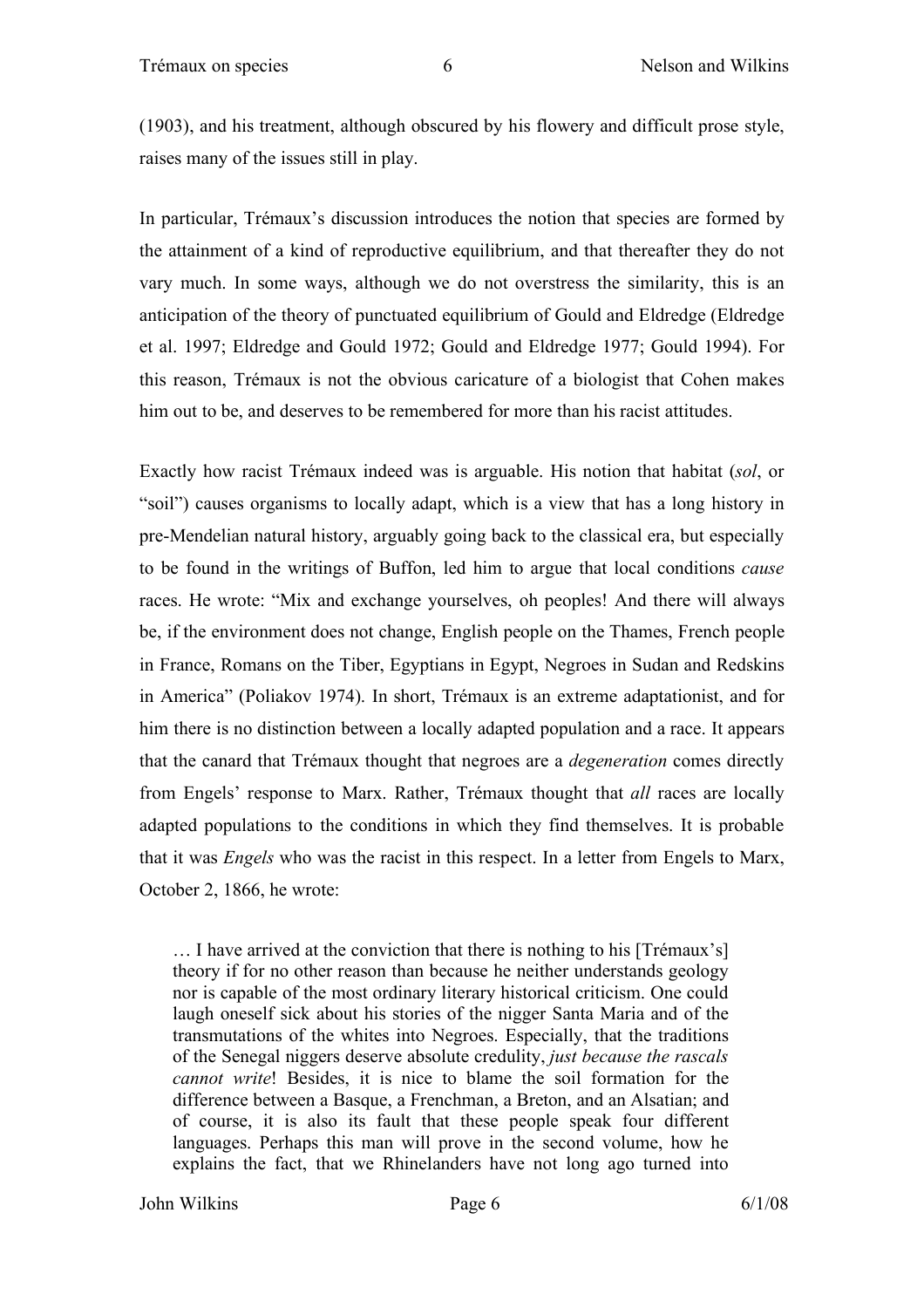idiots and niggers on our own Devonian Transition rocks . . . Or perhaps he will maintain that we are real niggers.

This book is not worth anything, a pure fabrication, which defies all facts and would have to give a proof for every proof which it adduces. [Engels to Marx, 2 Oct 1866, *Werke* vol. 31, p256, (quoted in Paul 1981: 123)]

This is a series of strawmen erected only by Engels. So we should beware interpreting Trémaux through these sources. The reasons for Marx's enthusiasm for Trémaux is well discussed by Weikart.

Trémaux's discussion first lists the views that are in wide circulation amongst French readers about the definition of *species* among natural historians. He begins by considering the creationist or fixist view (the term "creationism" being applied to a theological doctrine at the time). The charge that transformism, or the view that species could transform from one into another, was "a hypothesis without proof" was derived from the notorious hostility to hypothesising held by Cuvier. The evidence is that species are fixed, so far as we can tell, according to this view.

A well-known transformist (the term "evolution" being applied to Darwin's ideas later) was Heinrich Bronn. As late as 1857, Bronn had defended the constancy of species, but after translating the *Origin of Species* into German, he fully defended transformism until his death in 1862 (Junker 1991). Here, Trémaux quotes the earlier Bronn, perhaps ironically, asking why species are well defined. Trémaux quotes Darwin and Herschel, and then asserts that the solution is simple, based on the appearance of new characters, which form a unity of type in a following generation. The reason for this is due to interbreeding, or as he calls it, "crossing" (*croisement*). While not exactly a species definition along the lines of Mayr, for Trémaux does not have a particulate, but a blending, notion of heredity (as almost everyone did then, an exception being Lewes 1856), this is a direct and overt conception of species as maintained by interbreeding.

Trémaux appears to think that because variation is averaged out over generations (a fraction of the total difference is averaged in each generation), the entire population will eventually converge on a stable "type". The causes of variation are due to local geography, which we presume includes soil type, but also the geographical landscape,

John Wilkins Page 7 6/1/08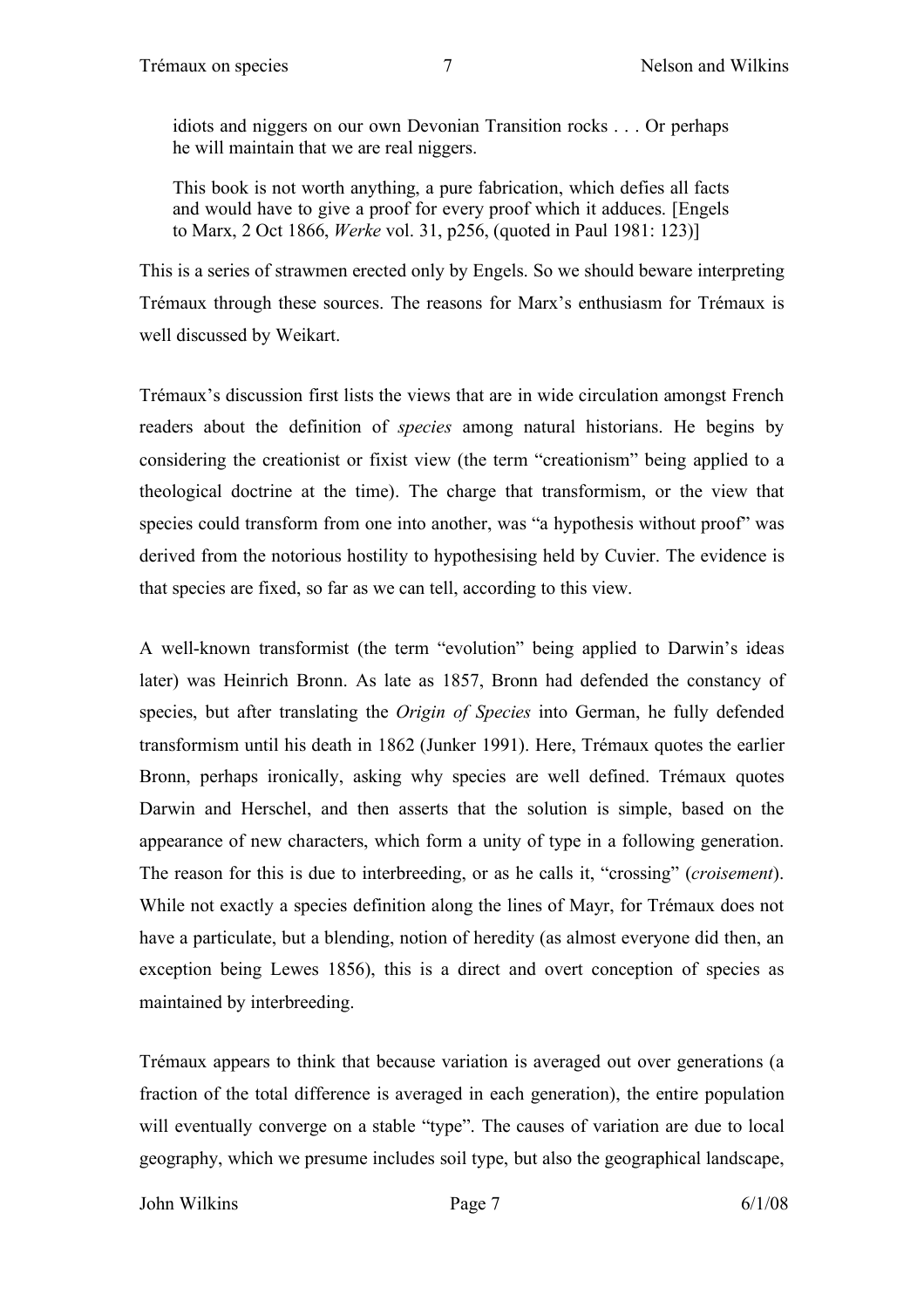climate and necessary habits of life. He notes that species have always been defined as individuals that resemble each other and can reproduce together – thus combining Cuvier's definition and Buffon's. Cuvier famously defined a species as "*the individuals who descend from one another or from common parents and those who resemble them as much as they resemble each other*" in his *Règne Animal* [i, 19 (Cuvier 1812)], while Buffon had defined species thus: "We should regard two animals as belong to the same species if, by means of copulation, they can perpetuate themselves and the likeness of the species; and we should regard them as belonging to different species if they are incapable of producing progeny by the same means" in his *Histoire naturelle* [Vol. 2 (1749), 10 (Lovejov 1959: 93f)].<sup>vi</sup> Both of these definitions were widely known among naturalists both within and without the Francophone communities. Trémaux treats resemblance as the consequence of the interfertility of organisms, and so attacks that issue as sufficient. He then makes the comment for which he has become recently known (Nelson 1989a): "Of definitions of species, there are as many as there are naturalists, and this is the inevitable consequence of ignorance of the principle on which the species is based", a comment echoed by Mayr some eight decades later (Mayr 1942: 115).

For Trémaux, the result of crossing mutually fertile individuals of different traits is that the progeny will be intermediate. This presents him with a problem, as it did Darwin: how do novel traits evolve? At some point, he says, organisms too different will be infertile, so he needs to explain how a distinct population can become different from the parental population or type. He defines a species as *all the organisms which,* 

John Wilkins Page 8 6/1/08

vi Note that, for Buffon, a "species" was much more like a Linnean *genus* or an Adansonian *family*. He believed that taxonomic species, as we might call them, were local geographical variants of the *premiere souche* or "first stock", and by backbreeding, the first stock could be regenerated. Buffon held that local variants were the effect of the action of climate and soil (*sol*), or, in modern terms, habitat. Also, note that Linnaeus himself had discussed the effect of *"soil, locality, climate*" in his *Plantae hybridae* (1751, 35, cited in Müller-Wille and Orel 2007: 179) on varieties and whether they should be considered good species or not.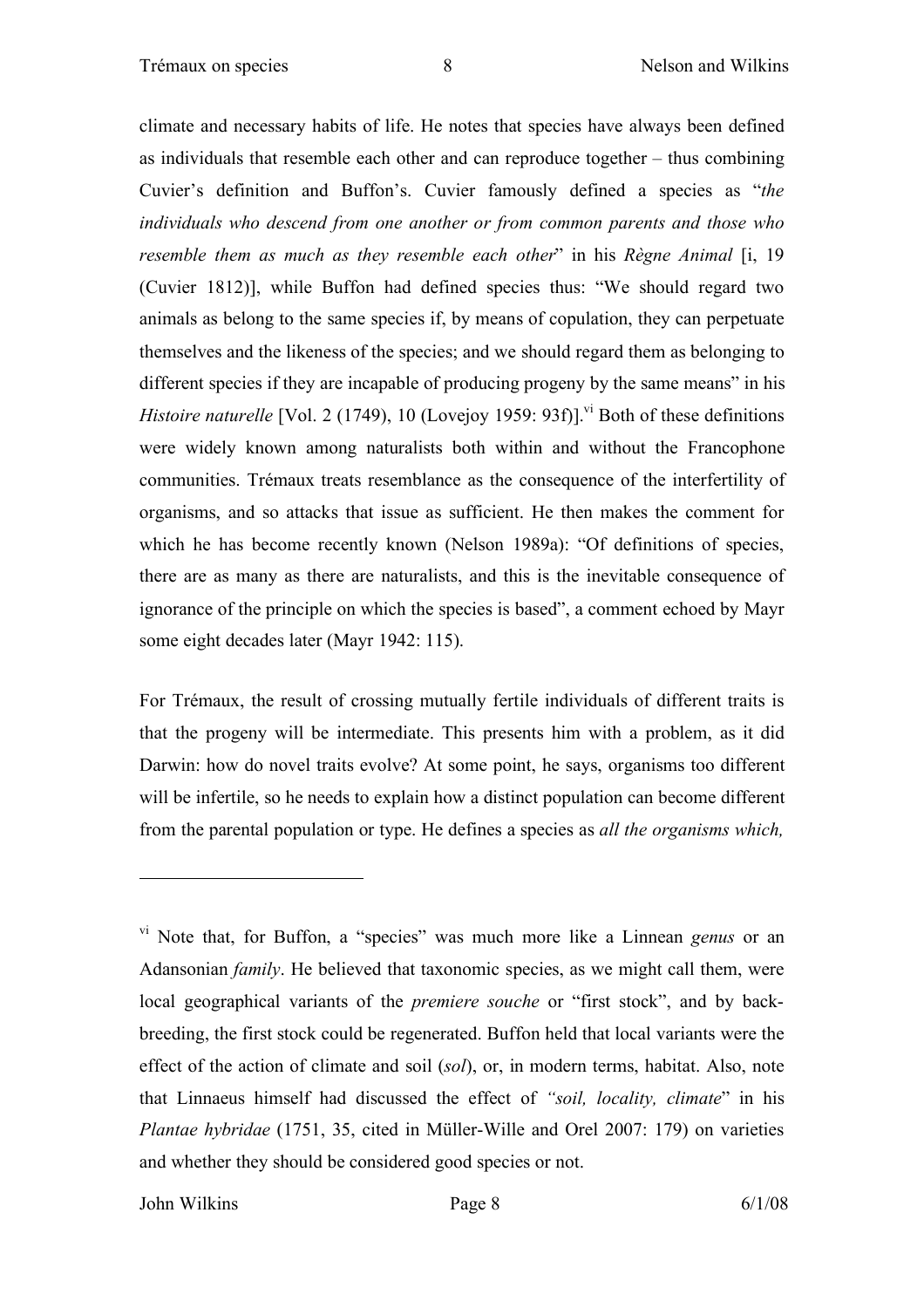*able to procreate together, actually do so and group their descendents together in an intermediate type* (p136). And then, he imagines a case scenario.

If a subspecific group of diverse organisms find themselves in a novel habitat (which he calls here a "geological layer") either because they have migrated into it, or because it has recently formed, they will be characterized by interfertility, initially (*ex hypothesi*), maintained by interbreeding (crossing). A natural barrier will prevent the averaging of the local colony with the parental species, and they will adapt over time to the new conditions, forming an equilibrium, but maintaining their cohesiveness as a species despite local geographical races evolving, again through crossing. Interbreeding counters the "modifying effects" of habitat, but over time the "favoured variety", that is, the locally fittest form, will tend to become a distinct species such that, when in contact with the parental population, it would be infertile in crossbreedings. Hence, the new form will now be a good species. And the local adaptations will remain constant by crossing, even if it moves into a new terrain or environment. In short, local adaptation can occur only in isolation from the rest of the population, and so long as populations are contiguous, that will counteract any further transformation. Trémaux also allows that a new species may form by "degeneration" in unfavourable conditions, but that it is likely to become extinct.

The primary claims of punctuated equilibrium, and allopatric speciation, are all here, and also an argument relying on blending inheritance. Evolution will occur rapidly, at the beginning of the new species, and thereafter be maintained with only minor modification by interfertility. Moreover, the geological fossil record will shown species appear suddenly, by migrating from the locale in which they evolved, again, an idea championed by the punctuated equilibrium proponents. The paleontological record is explained by the slowness of deposition, as we would say, and the fact that many species live in unfavourable conditions and are thus rare. Nevertheless, he does mention possible transitional forms, of a bear and a monkey.

John Wilkins Page 9 6/1/08 Trémaux then lists various instances and facts that support his view, citing Buffon, Flourens and others. He especially relies on the comparative differences between Old World and New World forms, and Australian unique forms. He regards climatic conditions as of small influence on local adaptations, treating the geographical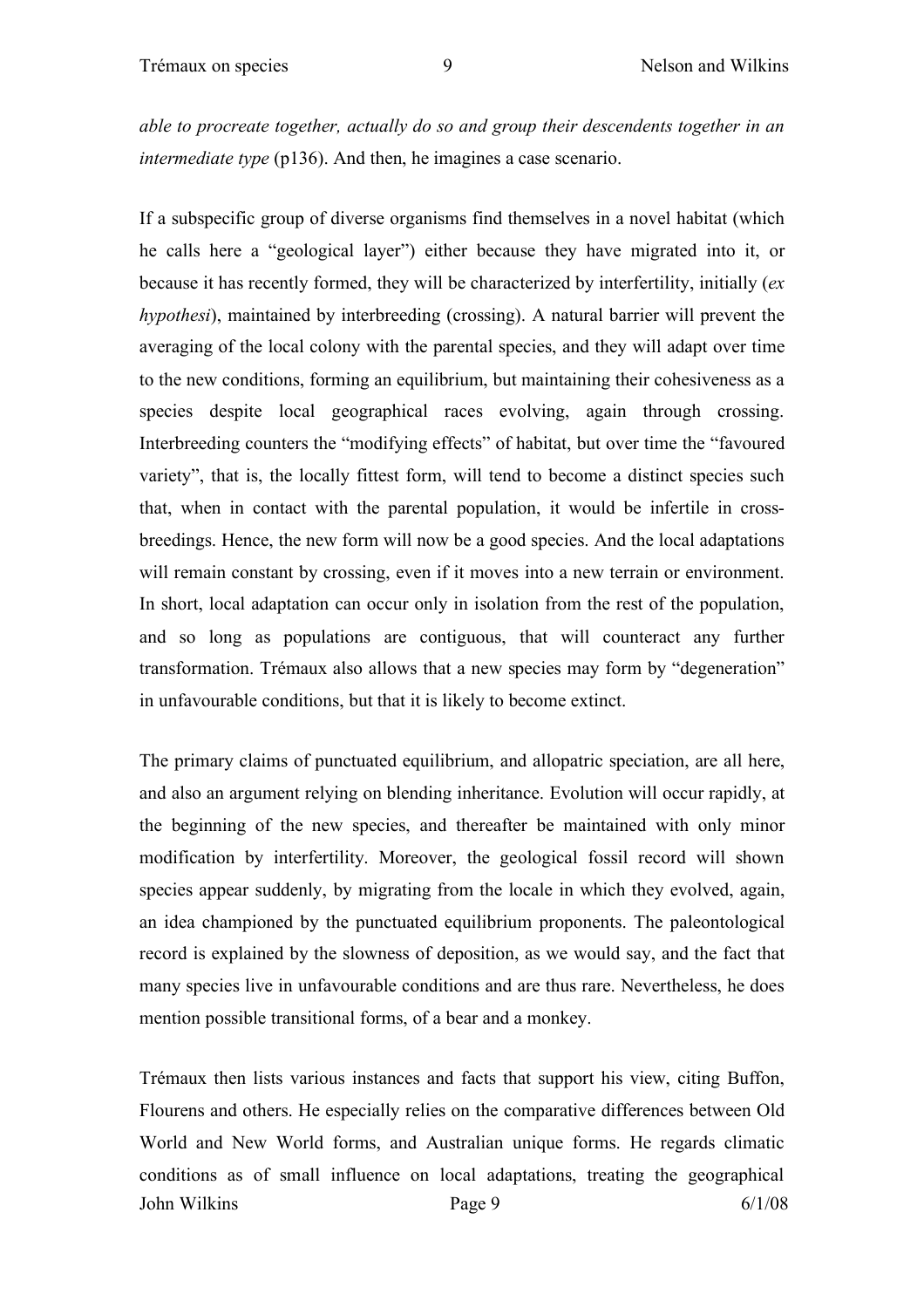conditions (such as maritime coastlines) as more significant, and as isolating factors in their own right. The rule of Wallace (1858) that allied species arise adjacent to the range of related species is thereby explained. Trémaux also notes, presciently, that asexual species are more variable, because they lack reproductive compatibility to maintain the forms (cf. Wilkins 2007).

Much of the rest is taken up with reiterating Darwin's arguments for the phylogenetic tree as an explanation of groups within groups, and for accidental dispersal of species to account for biogeographical anomalies. Some species, such as Man, are able to live in a variety of conditions and regions, but usually convergent evolution explains similarities in different regions of relatively unrelated species. And in 1865, before Lyell or Darwin had written on the matter, Trémaux clearly intends this to explain the evolution of humanity, which may explain to a degree his subsequent unpopularity in the Academy.

#### Trémaux and Darwin, and Gould

Although so far as we can establish, Darwin never cited or referred to Trémaux's work in any of his publications and correspondence, he did have the 1865 work, in French, in his library.<sup>vii</sup> Whether or not Darwin was aware of Trémaux's view of speciation consciously, a year later, in the very next edition of the *Origin*, in 1866 (fourth edition), Darwin added the italicised words to his summary of the arguments of the chapters on geology (chapters IX and X, pp409f):

… although each species must have *passed through numerous transitional stages, it is probable that the periods, during which each underwent modification, though many and long as measured by years, have been short in comparison with the periods during which each remained in an unchanged condition. These causes, taken conjointly, will to a large extent explain why—though we do find many links between the species of the same group*— we do not find interminable varieties, connecting together all extinct and existing forms by the finest graduated steps*.* (Darwin 1866: 409f).

vii Down House library, pers. comm. to John Wilkins, July 2006.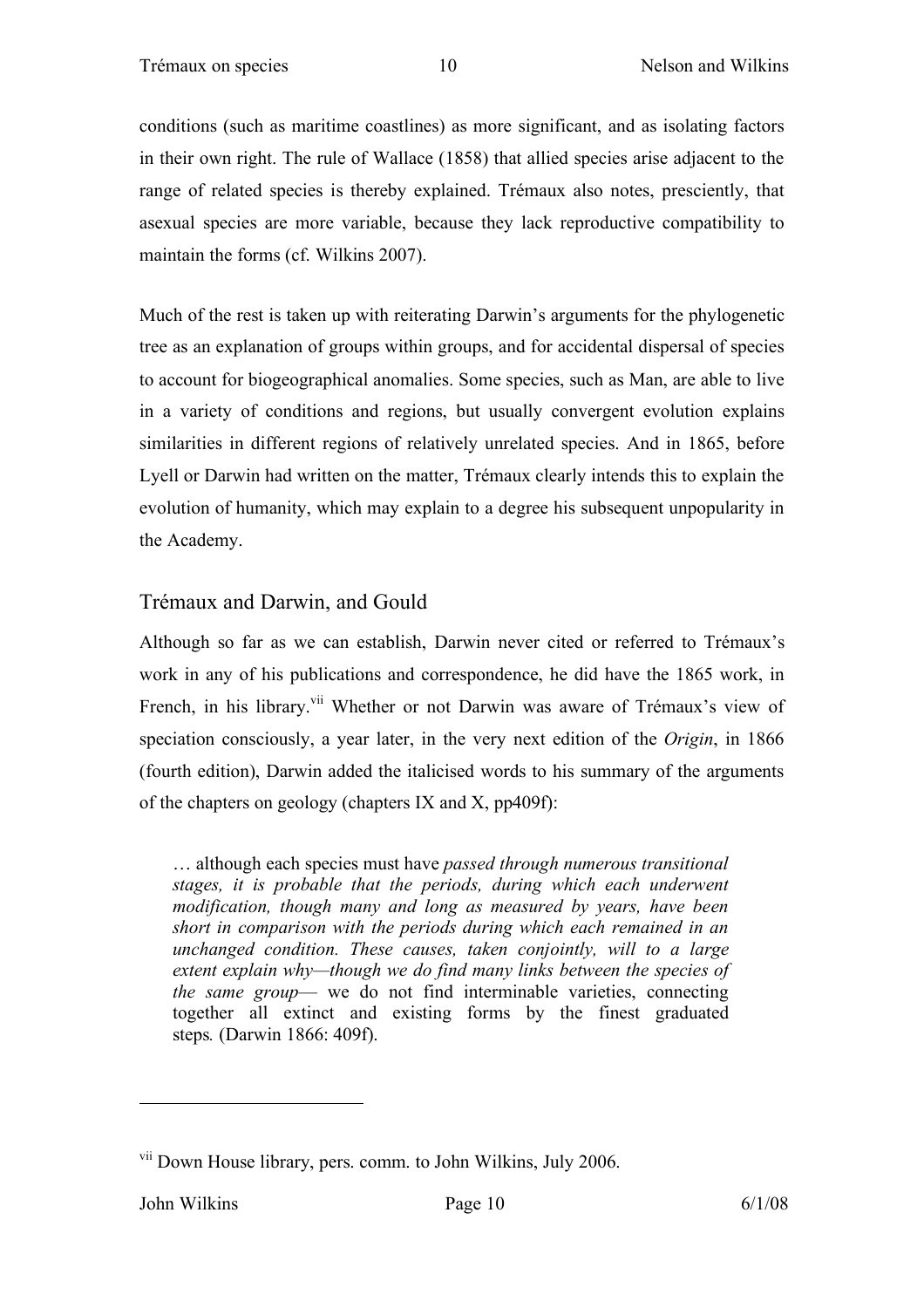Now, it is not established that Darwin *did* read Trémaux and revise his ideas accordingly, but it is suspiciously coincident, as Darwin was fluent in French and read French naturalists assiduously. Moreover, this precedes the work of Moritz Wagner, whose geographical theory of speciation is remarkably similar to Trémaux's and who also doesn't cite him, by two years (Wagner 1868). Darwin cites Wagner's work extensively, and they had a famous debate in publication over the cause of speciation, whether it was due directly to selection, as Darwin thought, or indirectly due to local adaptation, as Wagner thought. It is very likely that Darwin was influenced by Trémaux's raising of the issues, if not his formulation.<sup>viii</sup> It is also possible, though we can find no evidence in Wagner's works, that he, too, was influenced by Trémaux.

This passage of the *Origin*, incidentally, is often cited by commentators on the punctuated equilibrium theory of Gould and Eldredge, to show that it is not a novel idea. And this leads us to a curious episode in the history of Trémaux interpretation. Only one post-Engels commentator (apart from Paul) actually has taken the trouble to read Trémaux's work – Stephen Jay Gould, and here is the full extent of what he had to say (apart from a mention of a diagram of Trémaux's in his 1997: 39f):

I had long been curious about Trémaux and sought a copy of his book for many years. I finally purchased one a few years ago—and I must say that

John Wilkins Page 11 6/1/08

<sup>&</sup>lt;sup>viii</sup> Gould (2002: 745-749) tries to argue that Darwin was influenced by Falconer, but this appears in an letter dated 1 October, 1862 (available online at <http://www.darwinproject.ac.uk/darwinletters/calendar/entry-3746.html>), which does not indicate any punctuationism in Darwin's thought – although he does indicate that migration may have maintained adaptations in nearly identical conditions – and the publication of the fourth edition was four years later. Although no other edition of the *Origin* occurred between this correspondence and the fourth edition, Trémaux's work would have been fresher in his mind than Falconer's at the time he did revise it, in the spring of 1866 (Browne 2002: 267), although he had meticulously kept the criticisms and reviews to hand for that revision. We think Gould is over-interpreting the importance of that letter. In any case, we are not proposing that *only* Trémaux's book was influential on Darwin in this respect.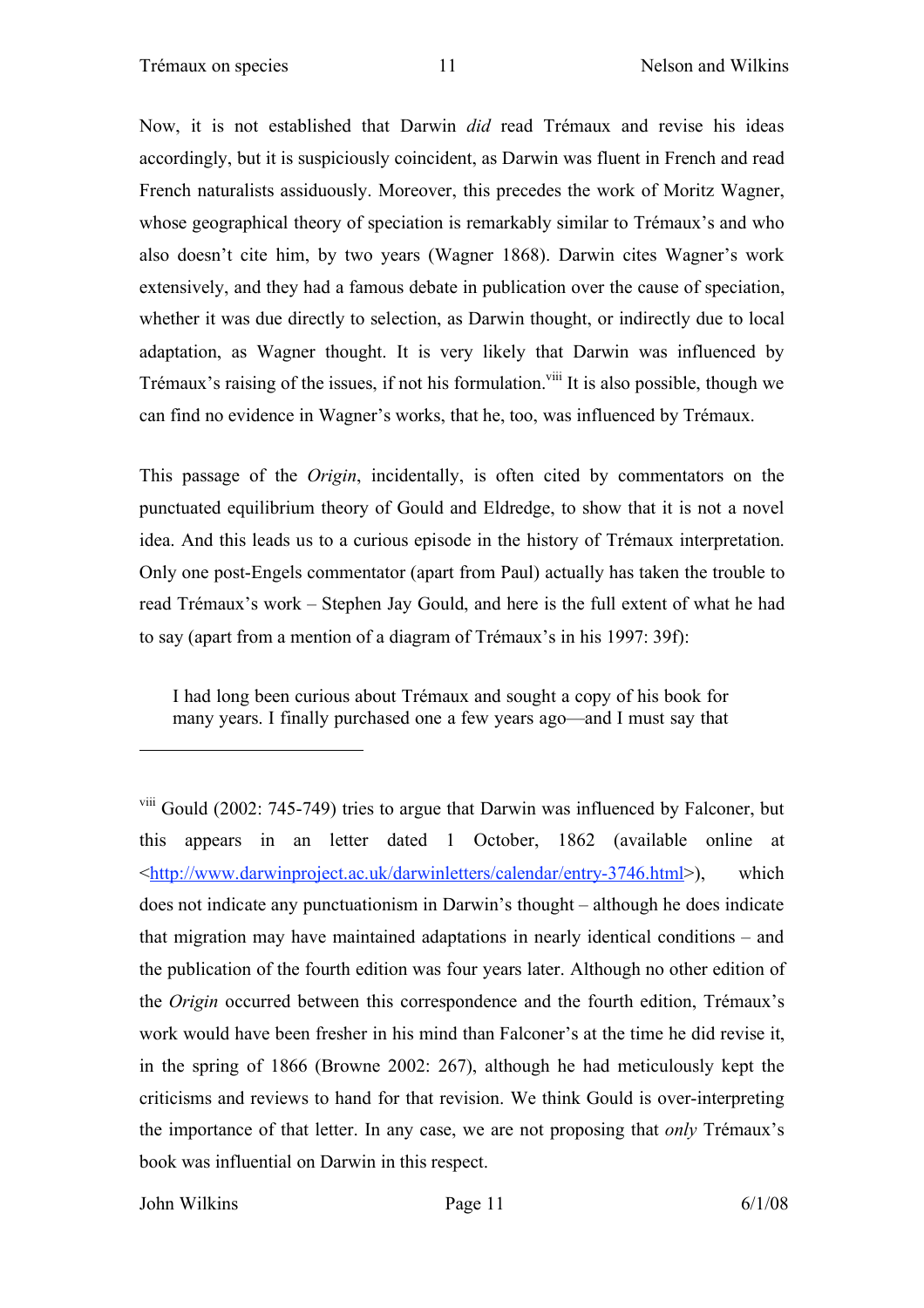I have never read a more absurd or more poorly documented thesis. Basically, Trémaux argues that the nature of the soil determines national characteristics and that higher civilizations tend to arise on more complex soils formed in later geological periods. If Marx really believed that such unsupported nonsense could exceed the *Origin of Species* in importance, then he could not have properly understood or appreciated the power of Darwin's facts and ideas. (Gould 1999: 90)

But if, as we have suggested, it is the commentators who have not understood Trémaux, it is time to ask why he has received these criticisms. Why, in particular, did Gould treat him so poorly, when Trémaux's view of evolution is so close to the view Gould and Eldredge proposed under the term "punctuated equilibrium theory"? Trémaux even uses the term "equilibrium", and clearly believes that most phenotypic change occurs early in the history of an isolated population leading to speciation. Is it because Gould knew of Trémaux's poor reputation via the Marx–Engels correspondence, and wished to avoid his own theoretical views being hitched to such a nag of a horse? We consider it very likely. But had Gould read Trémaux charitably in the light of prior literary naturalists such as Buffon, whose influence was still strong at the time, he might have seen that *sol* was generally used in French natural history works for what came to be known as "habitat", and that Trémaux was a selectionist, not a "Lamarckian". The claim that Trémaux believed more complex civilisations would form on younger (i.e., later) soils is in fact a gross misinterpretation of Trémaux's actual views, literary merits notwithstanding.

#### Conclusion

We think that Trémaux has been unfairly treated by association with Marx and Engels, and their own misreading of his ideas. It is not clear that Trémaux was unduly racist, and indeed he seemed to think that adaptation was purely to local habitats, and there was no absolute valuation of racial differences. Indeed, he thought that populations could be exchanged and identical results would eventually follow, which is about as adaptationist and plastic a view of human nature as one might find. The reasons for the Marx-Engels misinterpretation is of no consequence for the value of Trémaux's ideas.

His view of speciation was that local demes (colonies) would reach an adaptive equilibrium rapidly, and thereafter remain static by the process of interbreeding

John Wilkins Page 12 6/1/08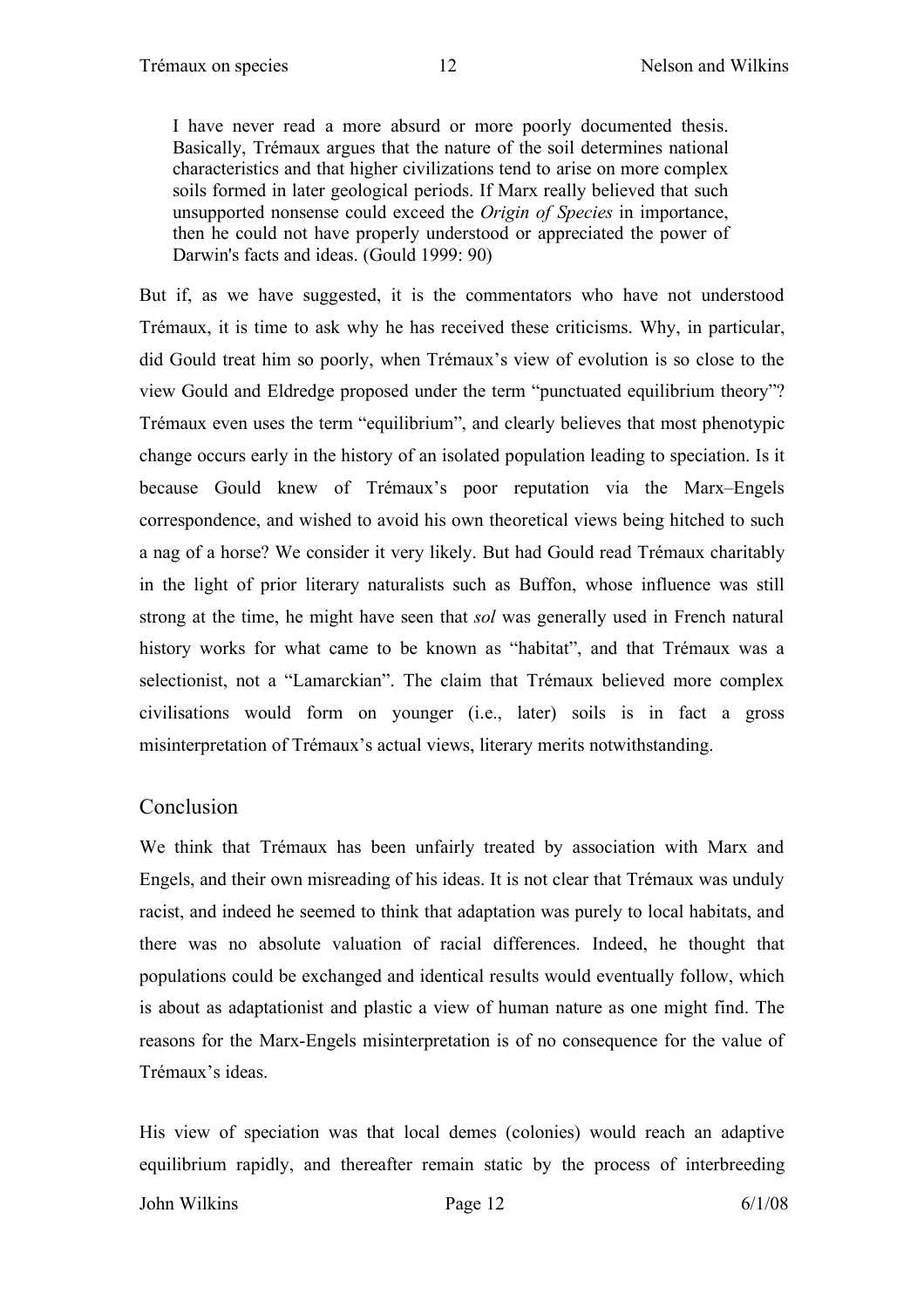(*croisement*). This is very similar, both in intent and form, to the punctuated equilibrium views of Gould and Eldredge and the allopatric speciation theory that is the common view today. He is perhaps the first person to treat the species problem as being one of definitions of the species concept, and directly or indirectly he probably influenced the subsequent debate, including a likelihood that he affected Darwin's own views around 1865–66.

#### **Contributions**

The initial translation of the text and quotations from French language books was done by Prof. Nelson, and the text revised by Wilkins. The contributions to the main article are equal. John Wilkins' work on this paper was supported by Australian Research Council grant FF0457917. Thanks are due to Jon Hodges and Paul Griffiths for helpful suggestions.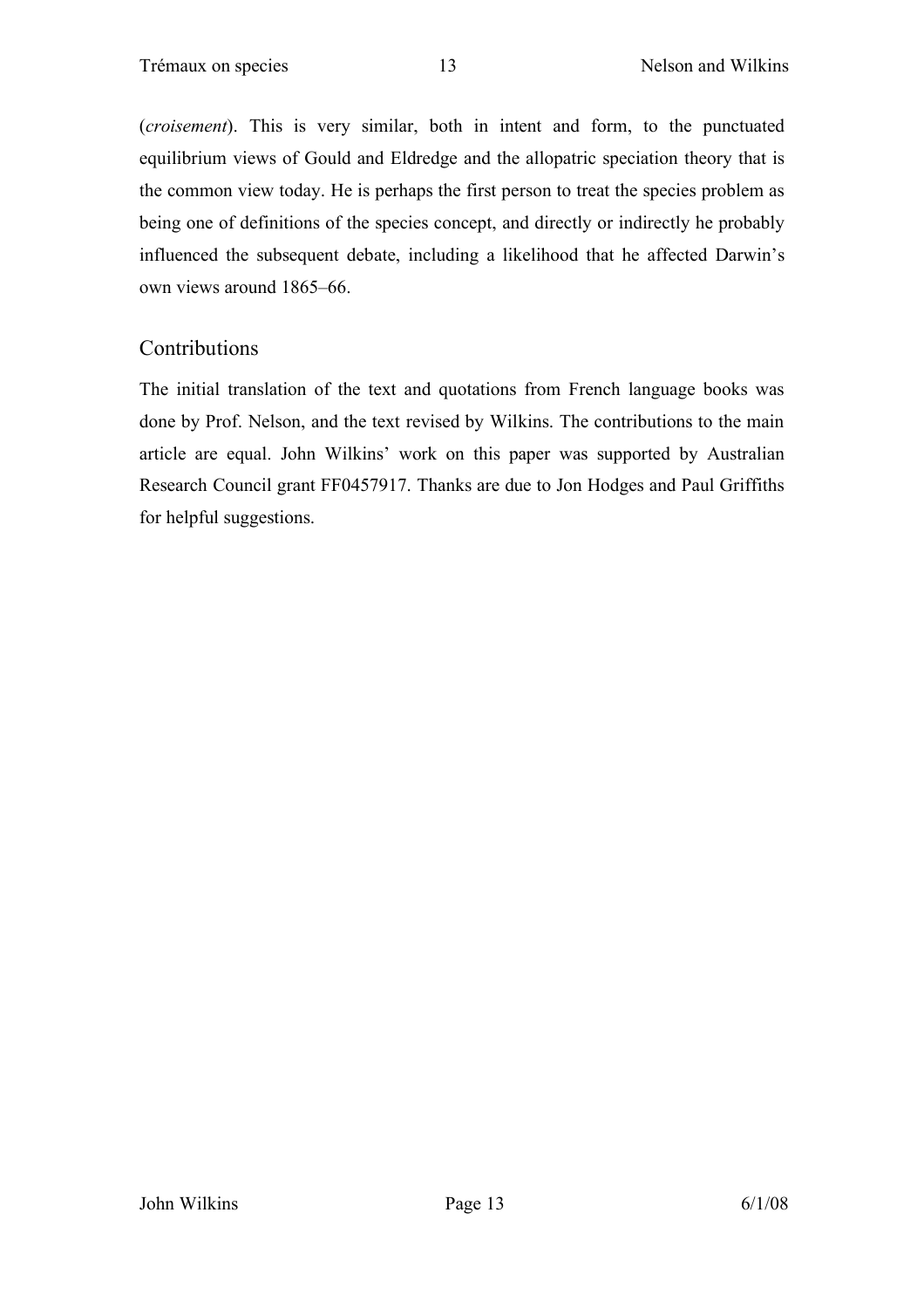### **The text**

Pierre Trémaux, Chapter VIII, "Formation of Species" (Trémaux 1865) translated by Gareth J. Nelson, with revisions by John S. Wilkins.<sup>ix</sup> Pages  $127-165$ . Text in square brackets are editorial comments and notations. Footnotes marked by roman numerals are editorial.

"The word *species* is perhaps the most commonly encountered term in the study of the natural sciences. It is the first word and the last according to a celebrated zoologist<sup>1</sup>, and on the day we are totally in control of it, we will be very close to the millennium of science in general."

1. I. Geoffroy Saint-Hilaire, *Histoire naturelle génerale des règnes organiques*, vol. II, p. 349. [(Geoffroy Saint Hilaire 1859)]

[128] The most formidable task of the naturalist, says Candolle, is to deal with *species*.

Species are fixed and of independent creation, says one school. They are variable and related among themselves, responds another. "We show one fact, fixity as far as can be traced," responds the first, "and you, you do nothing but expose an hypothesis without proof and one that encounters the strongest objections."

All schools agree in recognizing the greatest difficulties, and posing the most serious objections, to the transformations of organisms in order to pass from one species to another.

"If all species descend from other species by gradual, continuous transitions," says Bronn, and many others, "how is it that we do not find innumerable [129] transitional

John Wilkins Page 14 6/1/08

ix [*Translators' note:* Whenever Trémaux has used the term "being" (*être*), we have rendered it "organism" for clarity, which was a common English usage in the period and earlier (cf. Whately 1875: 183).]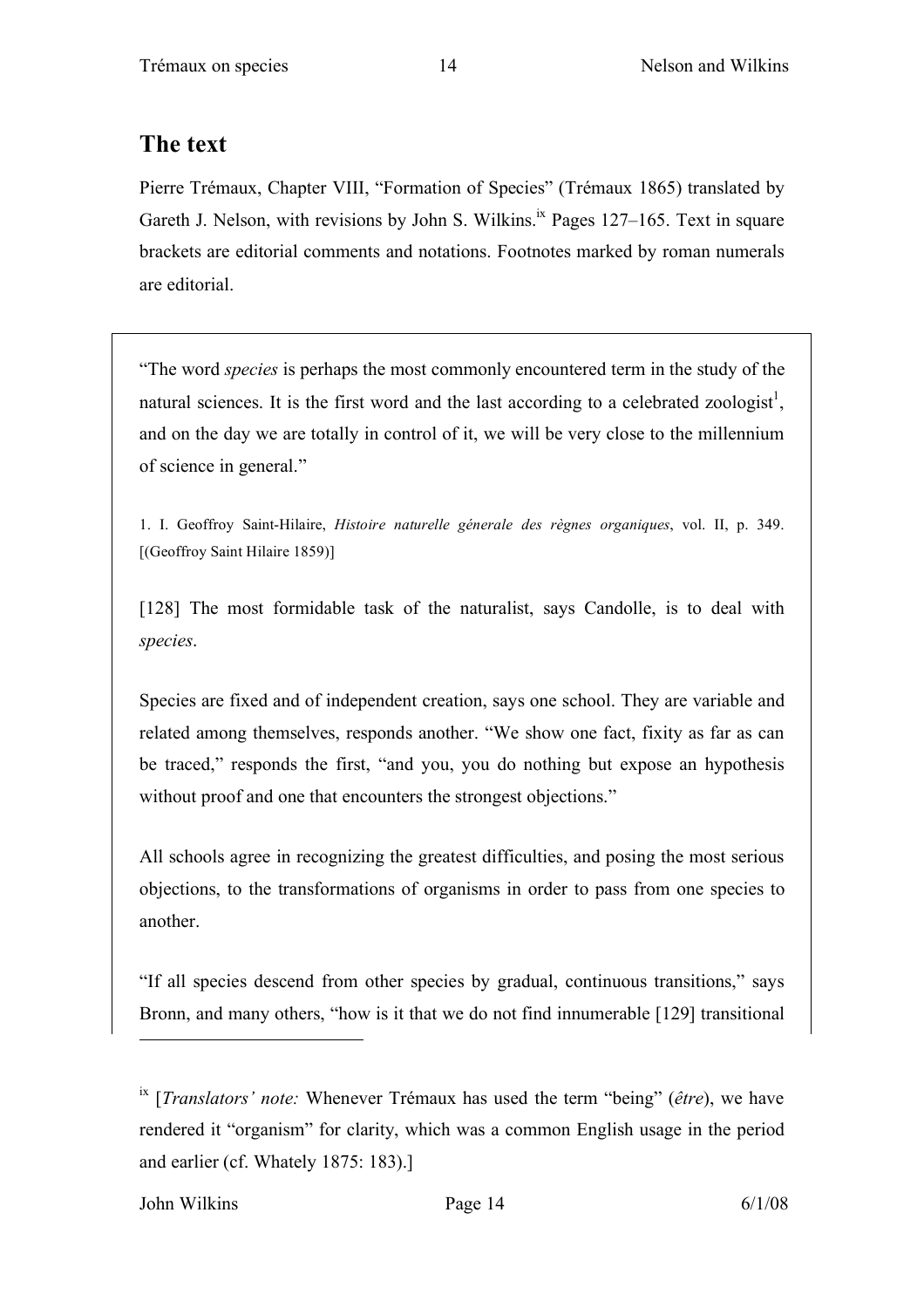forms everywhere? How is it that species are so well defined, and that everything is not confusion in nature?"

"These difficulties are so grave," says Mr Darwin<sup>1</sup>, "that I have been shaken by them for a long time… What geological research has been unable to reveal to us is the existence of numerous degrees of transition, as close to one another as recent varieties, and relating among themselves all known species. This is the most important of the objections that could be raised against my theory."

"This objection is decisive," cries Mr Flourens<sup>2</sup>. "This eternal distinction between species is both the greatest marvel and the greatest mystery in nature."

"The mystery of mysteries," others have said before him. $^x$ 

x [John Herschel, in a letter quoted by Charles Babbage in the *Ninth Bridgewater Treatise*, (Babbage 1837) and quoted by Darwin in the opening paragraph of the *Origin*. *Trans.*

In the 1878 summary book (Trémaux 1874), this paragraph is followed by the following:

So all of the mysteries fall like a house of cards faced with two great laws: one relative to the habitats and the conditions [*milieux*] that *diversifies* organisms, the other to the intermediate, or average, product of interbreeding that constantly unifies in the same species all of the organisms that common fecundity can embrace. And to understand the immense power of unification achieved by interbreeding within the species, it is necessary to observe that each organism has two parents in the initial ascending line, of which it is the average, four in the second (two grandmothers and two grandfathers). And before them, 8 great-grandparents, 16 great-great-grandparents, of which it is the average. Briefly, with continued doubling, each organism is the average of hundreds of thousand of ancestors after 60 generations! Thus, interbreeding groups in the same species all of the organisms it embraces, and thereby

John Wilkins Page 15 6/1/08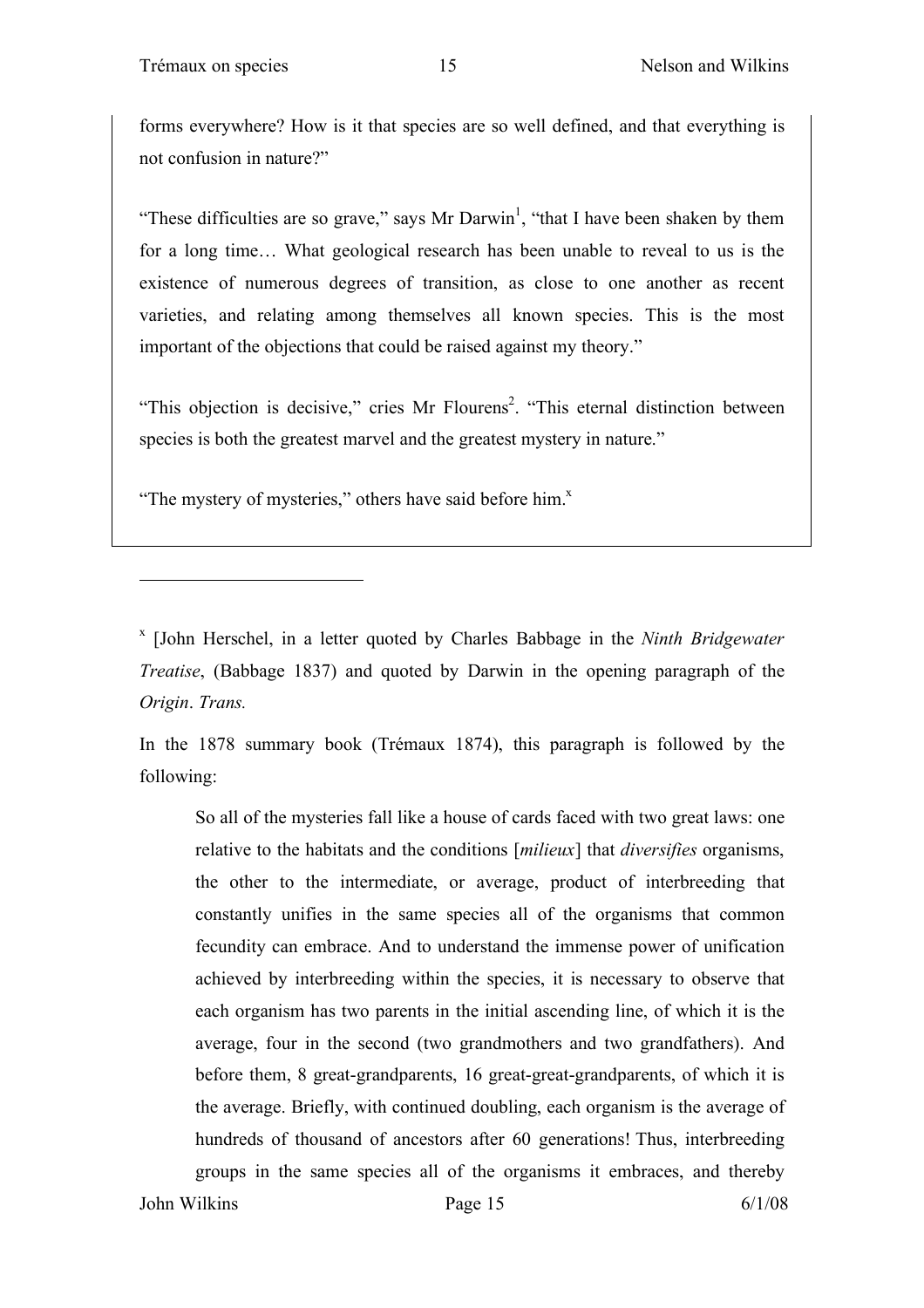1. *Op. cit.* [*Origin of species*] p241 and p422.

2. Pages 41 and 98 of his book criticizing the origin of species [Marie Jean Pierre Flourens, 1794–1867 (Flourens 1864)].

[130] "The secret that God has reserved to himself," says Mr Duruy.<sup>1</sup>

Faced with such testimony one must acknowledge that the difficulty is great. But really, the solution is simple; so simple that, for not having found it, one could accuse our predecessors and all antiquity of blindness, if we did not keep in mind the view of the most eminent [scientists] of our era, which will help us towards this mystery of mysteries. Here is this point of view:

"The characters of the parent [species] could be *different*. In this case the corresponding characters of the child [species] would be a *consequence* [*résultante*], that is to say, in reality, a new character that did not exist in the father or in the mother.

"The same cause operating in each generation would evidently

1. *Histoire de la formation du sol français* (first part).

[131] produce effects of the same nature. Simple heredity, direct and immediate, is in certain respects a source of new variation of the first type."

separates distinct species; thus the species is constituted by all of the organisms that, being able to reproduce together, by this fact actually group together their descendants in a type and the extent of the possible and continuous interbreeding makes precisely the difference that separates related species.

Clearly, he here expands on the notion of the causal influences of *sol* and the *milieux* to indicate that this is not simply a matter of adapting to "soil", as the standard misinterpretation has it. This supports the Darwinian selectionist nature of his theory.]

John Wilkins Page 16 6/1/08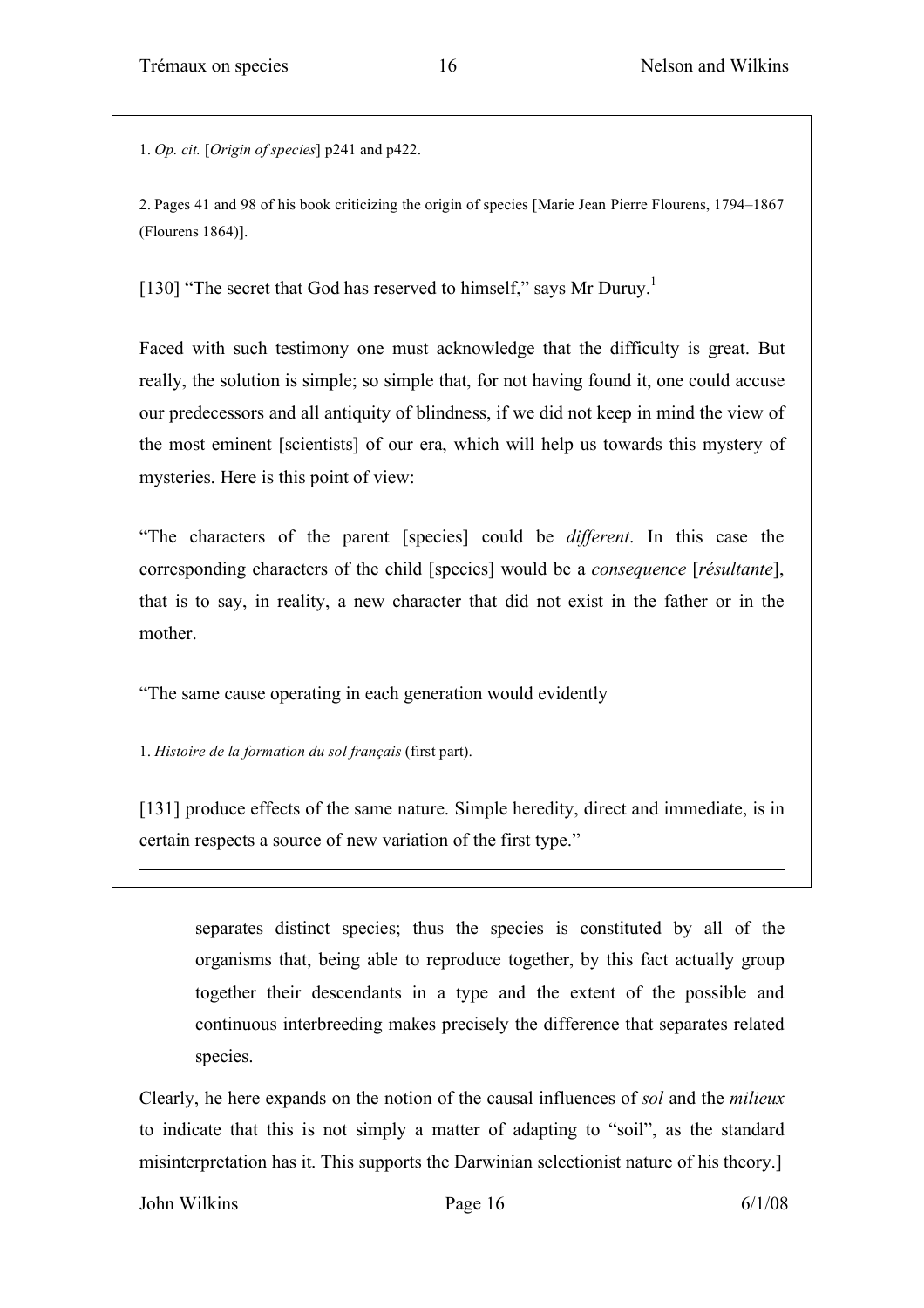Before going on, dear reader, let me ask a question: does this reasoning seem just, or does it seem false? In other words, the father, the mother, and the child, do they constitute a source of variation so that there are three types instead of two? …

You may respond most probably, yes, and our predecessors, and all of antiquity, would be absolved.

But wait! A hair, an imperceptible thread, has slipped into this reasoning and vitiated it; the defect is this: the father and the mother belong to the current generation that is going to disappear, the child to the generation that succeeds it. Thus, the generation which disappears *unites* as a type in the following generation.

[132] This is quite contrary to the point of view that we have just cited: instead of seeing a source of *variation* of types, we find a cause of their *unification*. And, if we have a large group of individuals, the definitive consequence will be the same after a certain number of generations.

Thus, let us take a highly variable population, where we find the most perfect and most imperfect types, the blackest as well as the whitest tints, in a word everything that is most disparate. At the moment of interbreeding, what will happen: if two similar organisms unite, their offspring will continue the same type; but if one of the progenitors is beautiful, and the other ugly, one black and the other white, the generation that will follow will be a *consequence*, which is to say, an intermediate type. And if, as is probable, different types cross only [133] in part in each generation, a certain number of generations will be sufficient for all of the types to increasingly *unite* and in the end form only one average type, apart from causes of variation that arise from other sources.

Readers, permit me another question: now that this great fact is clear and you see that we are on the road to discovery, do you understand the mystery of the formation of species? … perhaps not yet. So our predecessors can be totally excused for not having recognized it, even though all of modern science is superfluous for its recognition and serves only for its confirmation.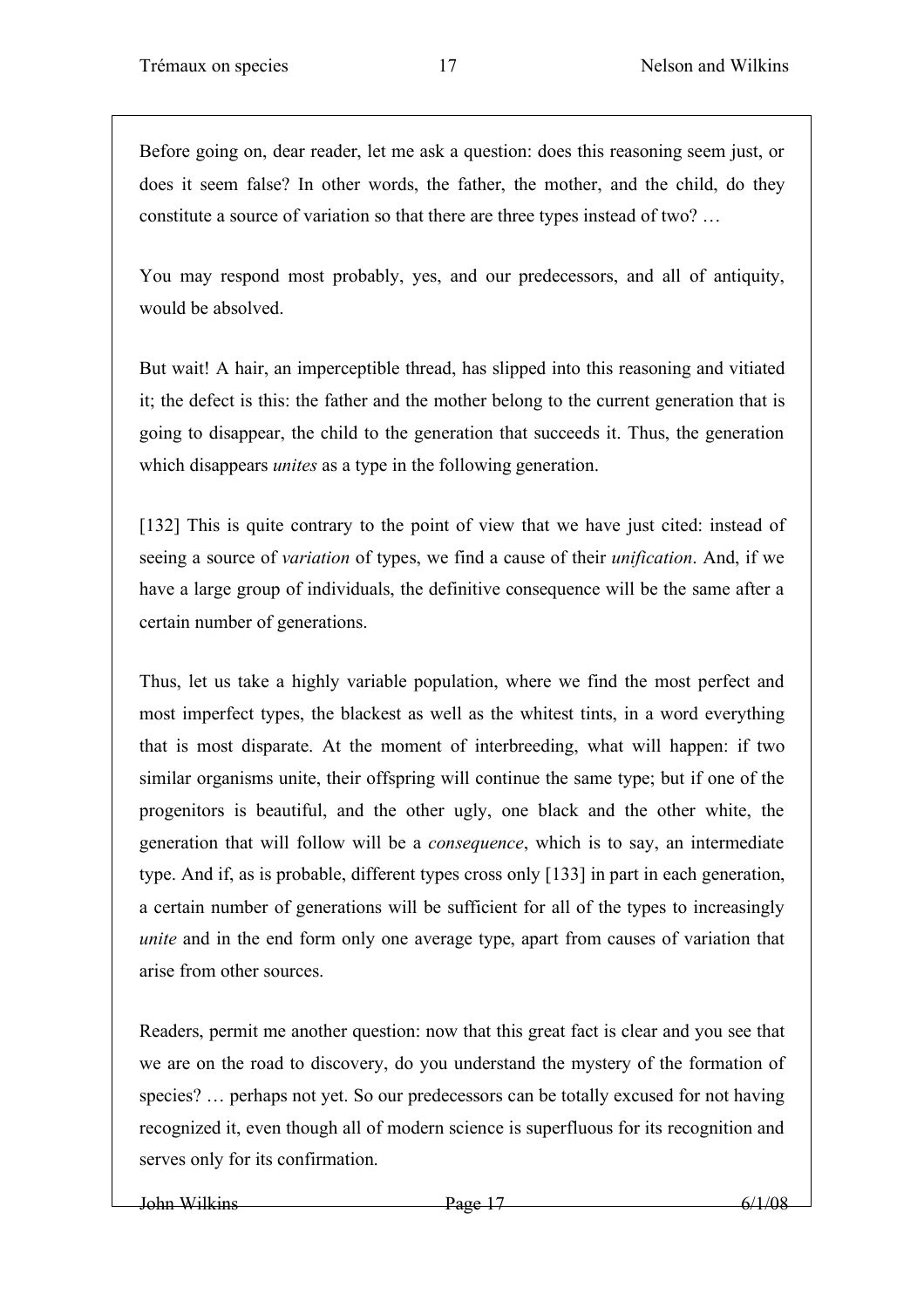Well then, what is this great mystery?

Two principal notions have served to define species: resemblance between individuals and the ability to reproduce. To the extent that the first of these conditions, which is only a [134] consequence of the second, can be abandoned in order to concentrate on the second, one approaches the solution to the problem.

For Laurent de Jussieu, the species is a succession of individuals that are entirely similar, perpetuated through reproduction.

For Buffon, the species is the constant succession of individuals which reproduce, and the character of the species is continual interfertility [*fécondité*].

Blainville defines species: the individual repeated in time and space.<sup>xi</sup>

According to Lamarck, the species is a collection of similar individuals, which reproduction perpetuates in the same state so long as the circumstances of their situation does not change enough to cause variation in their habits, their character, and their form.

Of definitions of species, there are as many as there are naturalists, and this is the inevitable consequence of ignorance of the [135] principle on which the species is based. Even so, Flourens contributes, with Buffon, Illiger, Koelreuter, Goertner and others, to help us take a step towards the question, by characterising a species only by *continuous fecundity*. At this point, one need only distinguish the effect from the cause.

We understand perfectly what happens when two organisms cross that are as different as possible but are freely interfertile. The product in general is an intermediate type,

John Wilkins Page 18 6/1/08

xi [Henri Marie Ducrotay de Blainville]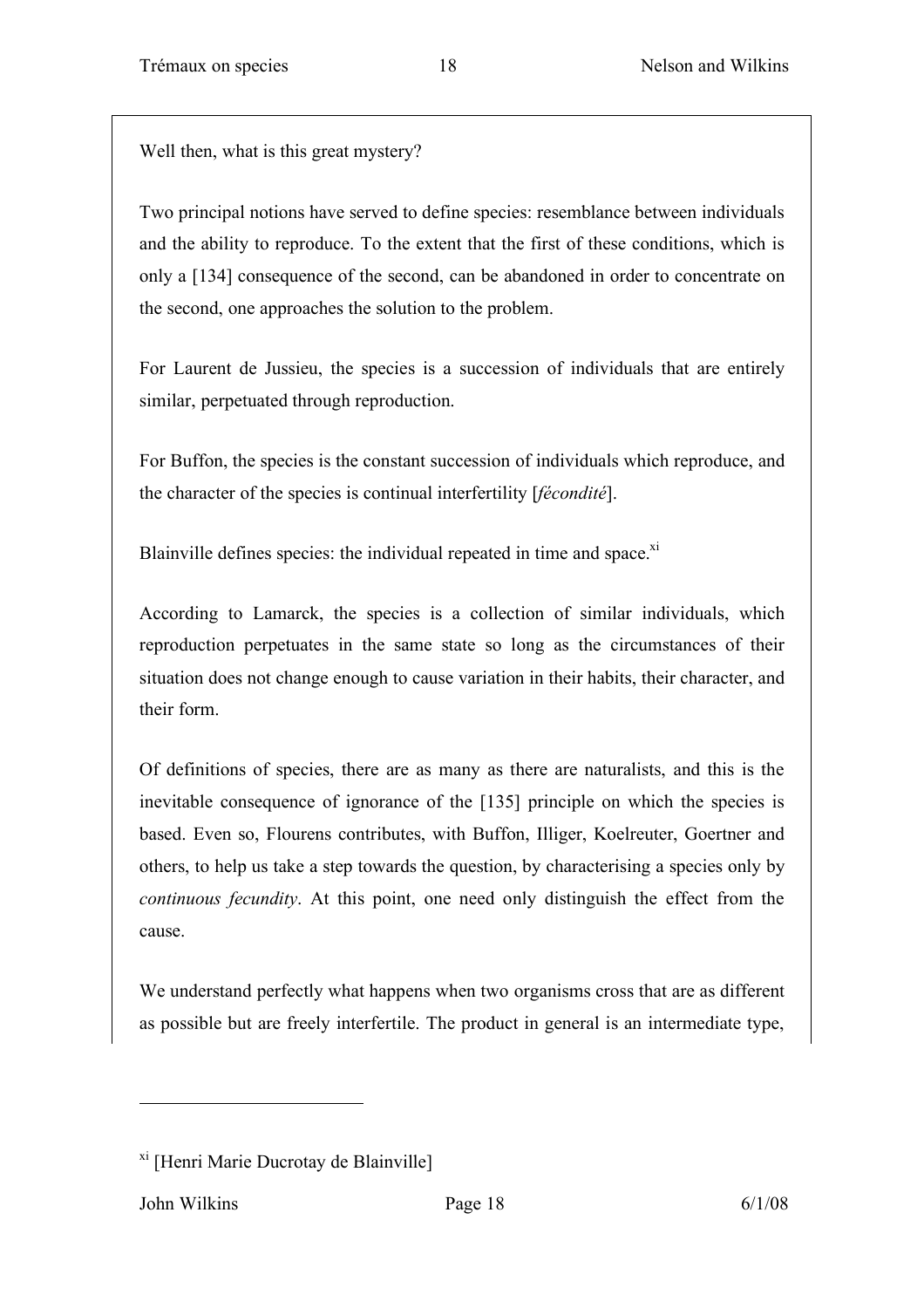or about average between the two extremes.<sup>1</sup> Also, in the sum of many crossings, it is even more exactly the same. We also know that

1. "I give to the product of crossed unions, the name *Mongrel*, because *Mongrel* seems to me to comprise half of each of the two producing species" (Flourens, *op. cit.,* page 109).

Numerous observations have, indeed, noted that the types of the descendants are in general intermediate between those of the generators of different races or species, and if there are some rare exceptions, they could not have a marked influence on the group.

[136] if the organisms are too different, one from the other, they are unable to produce descendants capable of reproduction, or even to procreate at all. The effect of interfertility and the limits of its action, so to speak, two results of experience that are perfectly known, are all that is needed to form and reform species, whenever there occurs a cause of the modification of the established order.

With these facts, so simple, and known by all, the mystery reveals itself. God has delivered to us his secret.

First the definition of species, the essence of the great secret:

*The species is composed of all the organisms which, able to procreate together, actually do so and group their descendents together in an intermediate type.*

To enter into the details, we will follow step by step the application [137] of the principles we have developed; then we will submit the result to checking [*contrôle*] by all the facts that nature offers.

Imagine now an expanded and mixed group of organisms, diversified, but not to specific level; or instead a moment in which a geological event brings some change to a species, diversifying that part of each species that is in a new habitat [*couche géologique*; *lit.* geological layer] which is discovered or is formed. Whether this geological event is the result of an abrupt movement or a very slow process that gives the effects of crossing time to act, the definitive result would be the same. Admit, for argument's sake, that the range of variation, from the simple to the complex, is

John Wilkins Page 19 6/1/08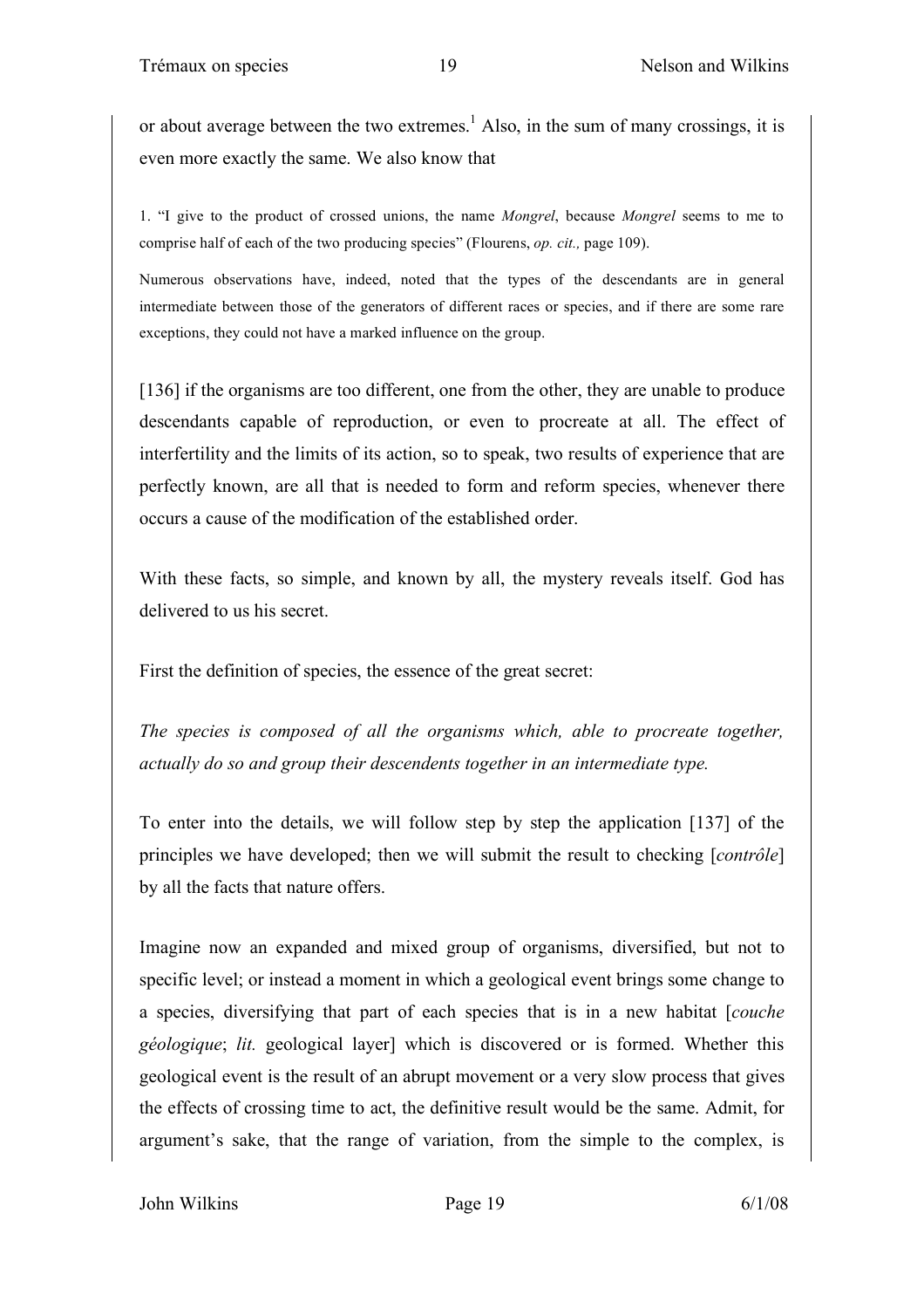continuous with [138] infinite degrees of transition or of varieties without a clear demarcation.

From the moment when, in this suite of organisms, interfertility extends within a fraction limited by a certain degree of difference, whether very pronounced or slight, it is evident that from then on, this interfertility will group in the same species and type all the organisms that it does, in fact, embrace. And this species will be precisely characterized by interfertility, because it is that which founded and unified, in an average type, all of the organisms affected by it. One understands why interfertility persists among all of them, because it would have constantly united them in a single average type. But if interfertility extended to just fractions, each representing onehundredth of these organisms, it is clear that after a certain number of generations, these organisms would be grouped in one hundred species, [139] each unified and characterized by the interfertility that formed them.

With respect to the possibility of crossing, it is thought that it is very easy between organisms of adjacent areas, but it is more difficult if the areas are far apart. On this subject, I can make two remarks. First, a single cross between organisms unites them in their offspring in an average type, whereas a long suite of generations, combined with differing conditions of habitat, is needed to produce the divergence that a single crossing might in a given case destroy. It is understood, thereby, that fairly rare crossings or those that take place little by little in adjacent areas are sufficient to return or maintain the unity of the species. But if a natural barrier should prevent such crossing, well then the species would indeed be circumscribed, and this is precisely what nature shows to us.

[140] Another consequence is that if some fractions of a species become separated and widely distant from the rest of that species, they would again establish a condition of equilibrium, because they would not be ordinarily distributed in some areas of diversity or habitat [*sol*], and this variety of habitat would tend to produce various races which would equilibrate through crossing.

John Wilkins Page 20 6/1/08 Once species are formed and distributed, special conditions are necessary in order to lead to the formation of a new species: not only the isolation of a race from the rest of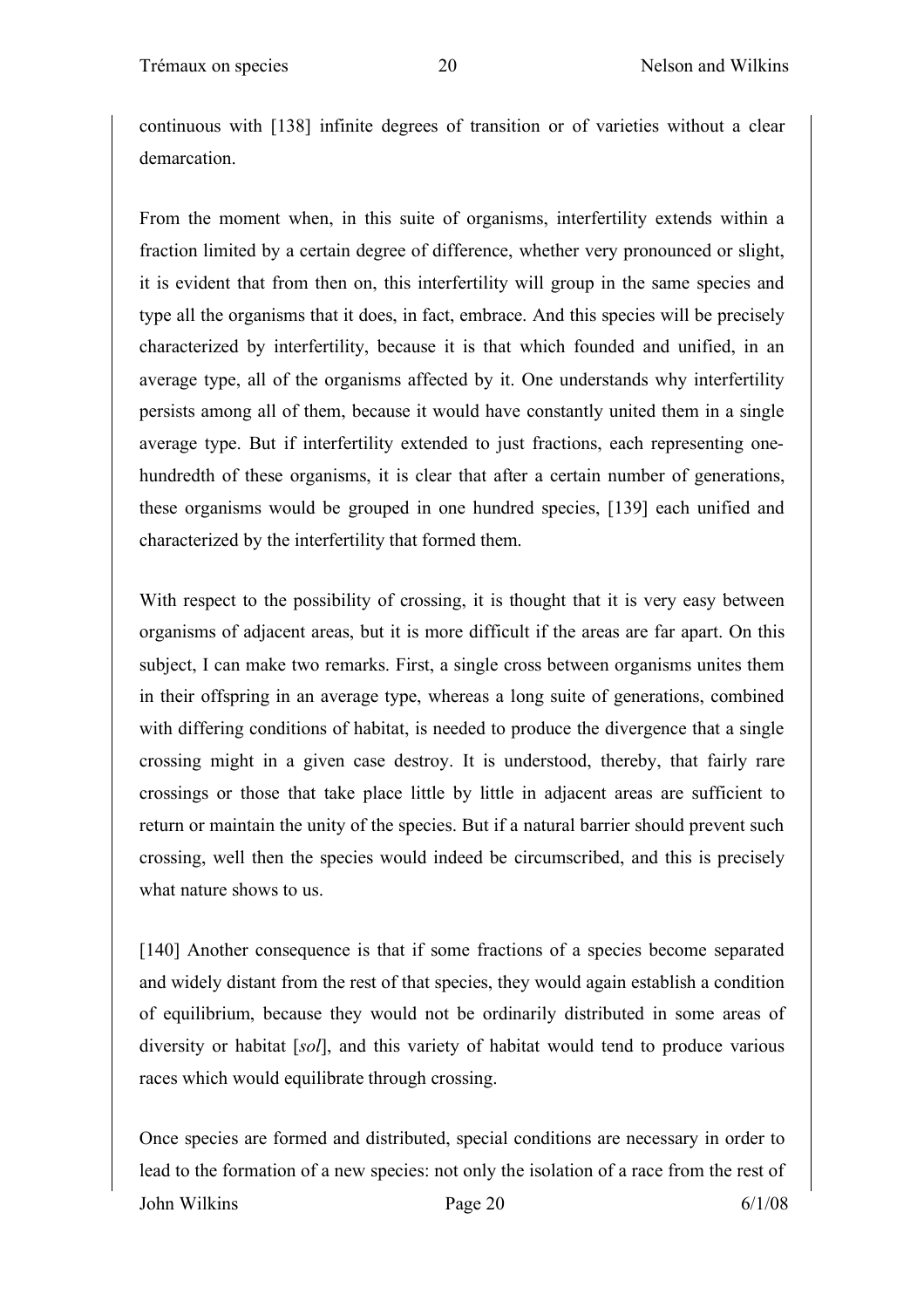its species, but also that it is isolated in a fairly homogeneous terrain, which, moreover, is different from the average terrain of the species, else it would tend to maintain the average type. It would be exceptional if a new species could arise in such a way.

So we see that crossing strongly [141] counteracts the modifying effects of the habitat, and that it always tends to unify in an average type the degenerate varieties that arise in poor habitats with the more perfect races of the recent terrains. Now let us look at what happens to a variety which finds itself in a new habitat.

If the organisms that this habitat tends to transform, so as to perfect them, continue to cross with those of less favourable habitats, they could only attain a difference of variety, even without numerous crossings typically displayed within a species.

Thus, if crossing within the species is impeded by whatever cause, the favoured variety would necessarily become a species, and continue to change up to the point where crossing with the mother species would no longer produce interfertility. By this alone, a [142] certain degree of difference conflicts with continuing interfertility, and one understands that this degree of difference, and its effect, is inevitable if change continues. We will later show (chapter IX) that it happens, in our own epoch and under our own eyes, in humans and plants. Once constituted, the new species can expand into the areas occupied by the mother species without ceasing to be distinct.

Despite this independence of the new species, its progress will not continue, either because it will have reached the normal degree of perfection which is appropriate in its habitat, in respect of its starting point and the conditions in which it is found, or because while multiplying due to the good ground which supports it, it will be obliged to invade various terrains whose contrary tendencies are neutralized by crossing.

[143] Also, a new species would be able to form in a similar way, by degeneration, if a variety is confined to an unfavourable habitat; in which case instead of being able to invade other areas it would be exposed to extinction in the face of other species because of its own inferior qualities.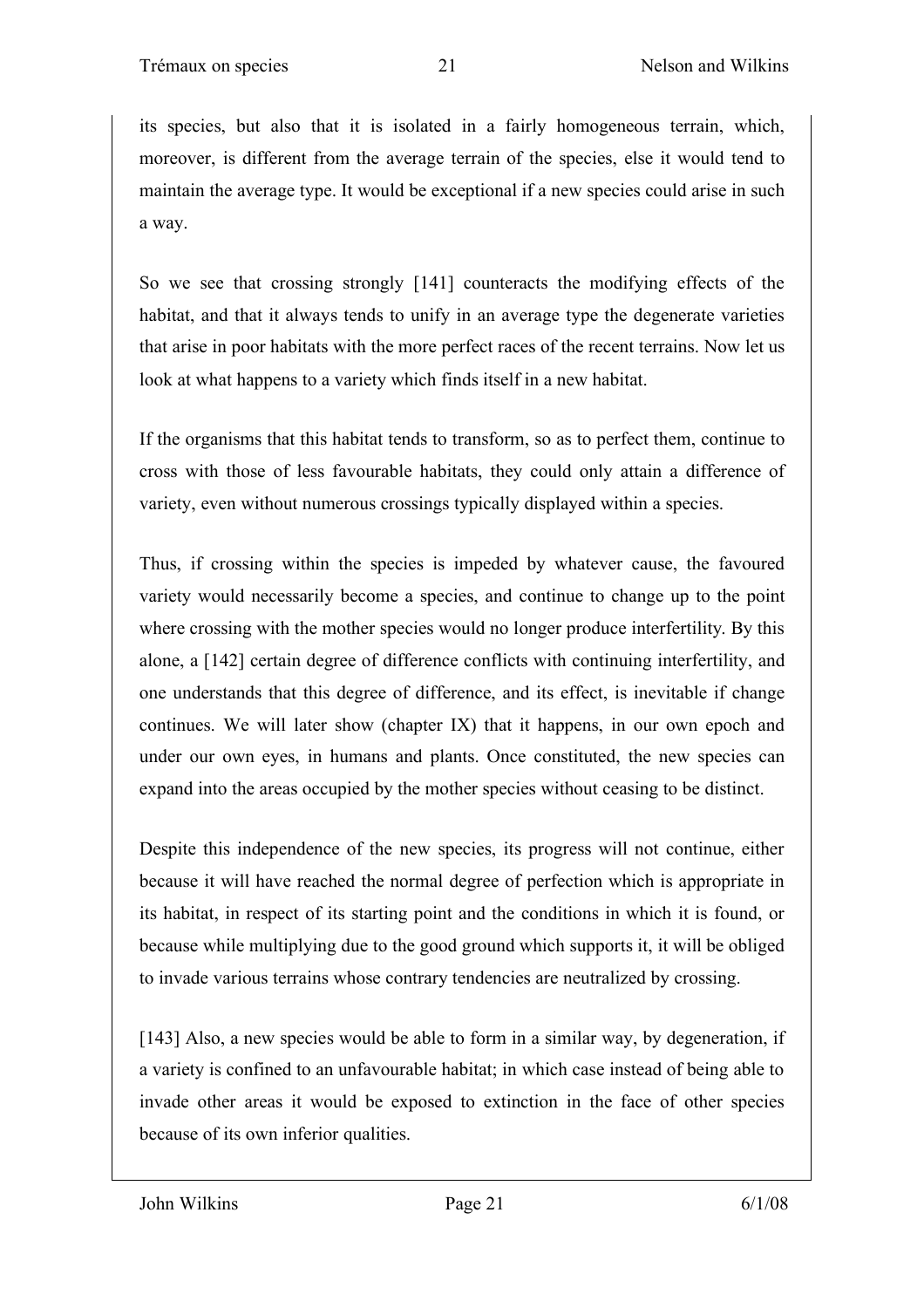A new and progressive species would become all the more stable as it extended into a variety of habitats; for then, one part of it in a favourable habitat and another in an unfavourable one, there would be further progress in the one and degeneration in the other, and these would tend to equilibrate and unite through crossing. The species would thus remain in this sort of equilibrium for a long time; for the general amelioration of the habitat is hardly noticeable even over a span of a few thousand years, and would hardly produce any appreciable results. [144] Even so, says Bronn, "species found through several geological horizons show a few variations in their characters." This is explained by the slight general modification of the habitat.

It is not really necessary that the small colony undergoing transformation is absolutely isolated, because if some individuals escape from it before they are sufficiently transformed, they would simply be absorbed within the mother species. The small colony, in contrast, only being able to progress and multiply, would have a greater tendency to expel individuals rather than receive them – a circumstance that would protect it.

The most remarkable fact of this transformation is that it would necessarily take place in a very limited area, because it would belong exclusively to a new habitat. The facts already cited show that the [145] transformation would occur rather quickly, relative to the length of the geological epochs, as long as it is not impeded by crossing with other races. Also we see that it could not take a very long time because there are two causes that would tend to terminate it. The manner in which the species forms shows that transitional forms could not persist, because of crossing either with the new species, or with the mother species. So we see why, if a species formed in a small area, and afterwards spreads from area to area, it seems to have appeared all of a sudden, as paleontology generally indicates.

This *all of a sudden* for paleontology involves a really rather large number of generations; for we know how slowly the thinnest geological layers form. And the species newly spread, being better adjusted to [146] the conditions of the time, would necessarily progress quickly, and at the expense of the older species, over which it would prosper in the conditions of the equilibrium of life.

John Wilkins Page 22 6/1/08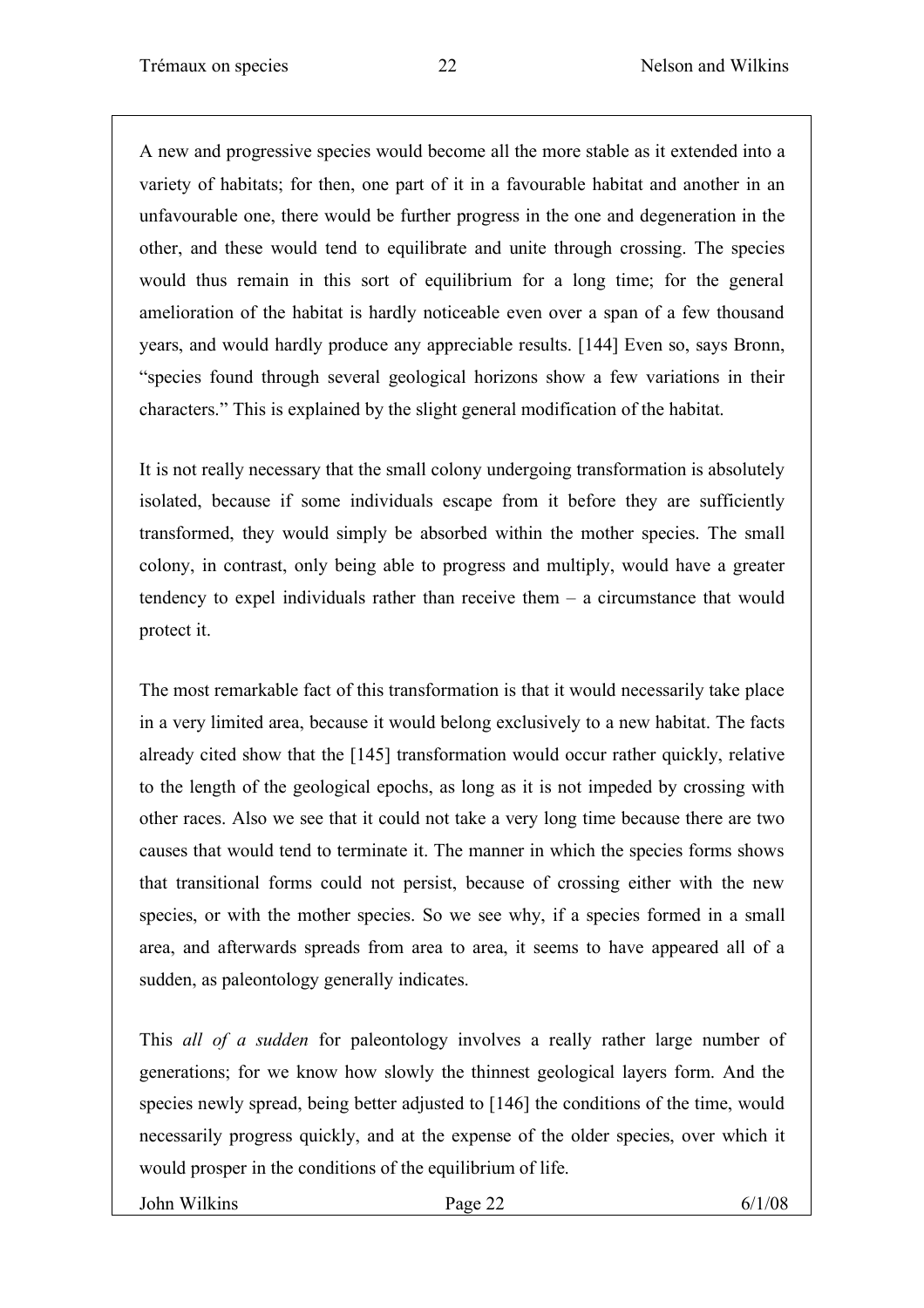So we understand how it is, as Bronn says, "gradual development is observed only very occasionally."

We begin, however, to discover some of these forms transitional from one species to another: between the cave bear and the brown bear, both very common, there has been found, as to time and to type, a specimen of *Ursus priscus*, of which the head and lower jaw are still united. Between the langur [*semnopithèque*] and macaque there has been found an entire skeleton of an intermediate monkey. And we have seen with our own eyes an analogous effect operating on varieties transported from Europe to America. These need only a few generations to acquire new [147] characters, which persist indefinitely, until there is a new cause of modification.

Thus, the short time period of transformation, few organisms undergoing change, prompt grouping into distinct species, unfavourable conditions for fossilization because of the relatively recently formed habitat or geological elevation – these are among the many causes that make it difficult, if not impossible, to discover organisms intermediate between species.

Paleontology shows us also that species persist mostly less than one geological epoch, but sometimes much longer. We see that thousands, even hundreds of thousands of generations, are produced by the entire species only with variation into races, comparatively a feeble fraction, or one only, which transforms in isolation during a small number of [148] generations. From this it is no surprise that transitional organisms are so rare, especially when one considers that they generally live during times unfavourable to their preservation. Besides, if these rare organisms actually come to hand, they risk being taken for anomalies, or for a variety of a related species. And in effect they are not otherwise.

The degree of separation of species thus becomes the confirmation of the manner in which the species originate.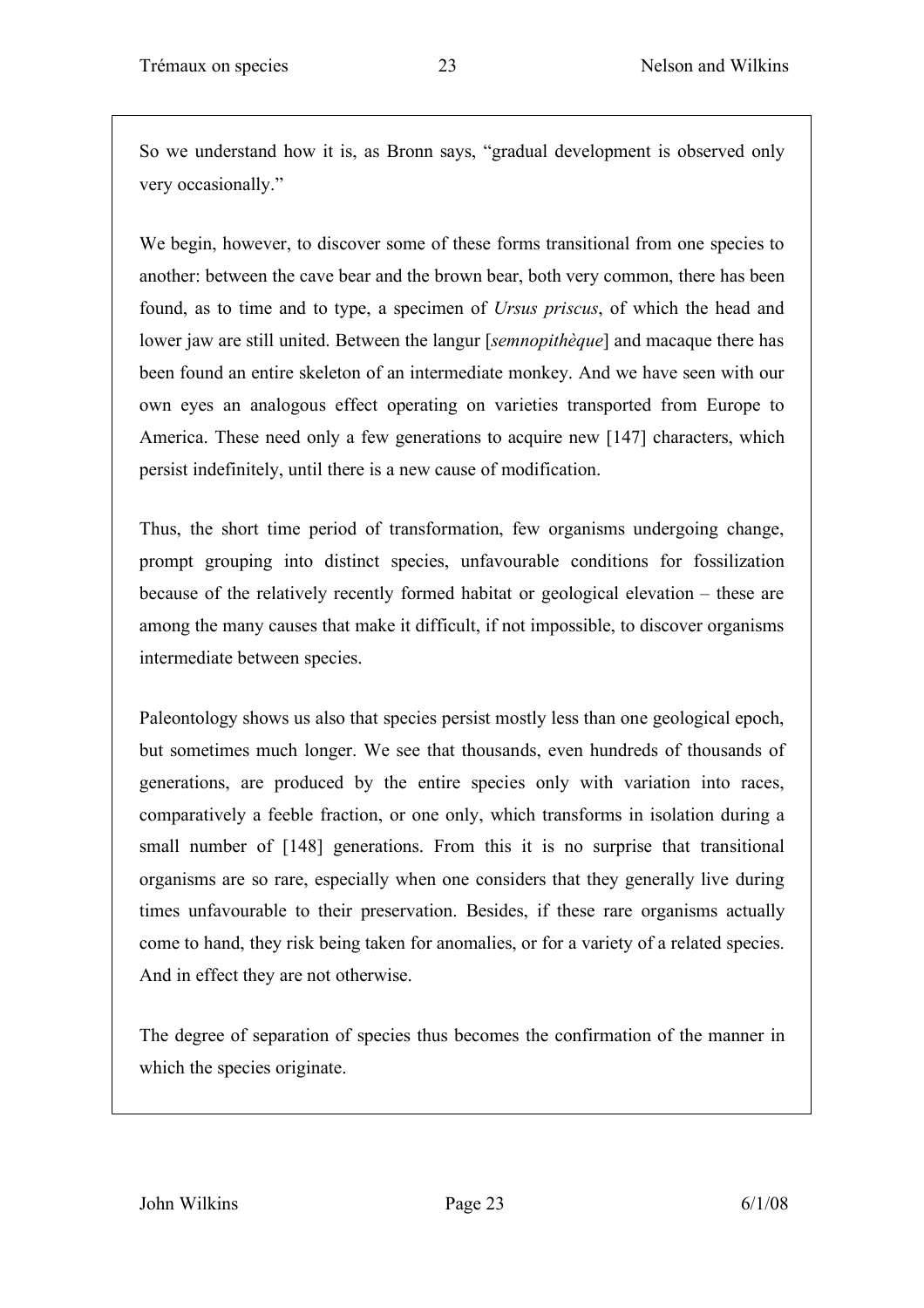Organisms that interbreed promptly give to their offspring an average type, while the habitat can cause their differentiation only very slowly, thus by this principle the manner by which species arise and become distinct becomes evident.

Besides, many facts in nature, which we will mention in part, [149] confirm this principle. We cite below a chain of facts that are the consequence, of which the clarification is also the solution searched for in vain by more than one naturalist.

Buffon has pointed out as a law the following fact that is only the consequence of the law of interbreeding that we have exposed: "no animal of the tropics of one of the two grand continents [Old World and New] is found in the other."

Mr Flourens has confirmed this distribution of organisms, in recognizing like Buffon that before the conquest no species of the Old World existed in America. Mr de Quatrefages has also developed this fact in relation to the following circumstances in order to contest the doctrine of centers of creation: Mammals of Australia, or New Holland, and the small neighboring islands are clearly distinct from those that

1. Clearly, man is an exception here.

[150] are seen elsewhere in the world. With respect to insects, this area relates to New Zealand and to New Caledonia. The facts become even more striking when one compares the animals living in air and those in water, or even these among themselves, when different oceans are separated by a small extent of dry land. At the Isthmus of Suez the aerial faunas are nearly identical on the coasts of the Red Sea and the Mediterranean; the marine faunas in contrast are extremely unlike on the opposing coasts. Mr Edwards among others has not found a single crustacean common to both. And it is the same at the Isthmus of Panama.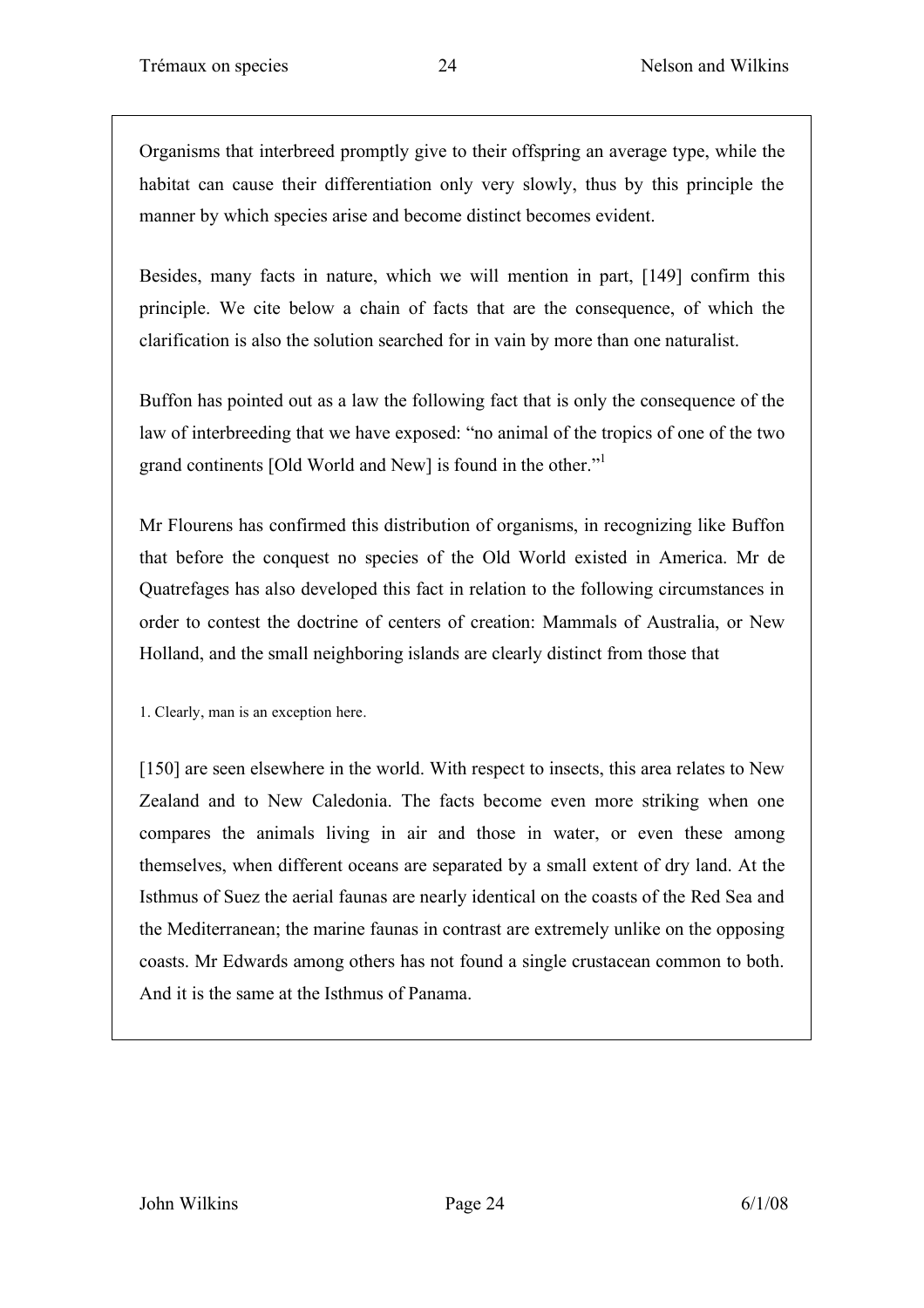Australia<sup>xii</sup> is essentially the home of marsupials. America the home of edentates. Between these two areas there are few if any genera in common, and fewer species in [151] common, and *these characteristic differences become accentuated as one considers higher groups*. For example, in comparing the Old World and the New, one has the most extensive regions that it is possible to compare.

The two regions have in common only five or six genera of bats, and only one species of these; not a single genus, nor a single species, of monkeys. Australia forms with these two regions a contrast still more marked. South and North America could form two distinct regions; and North America merges in part with Europe and Asia, South America is completely separated from one and the other.

Also, the long maritime coastlines, separated either by the large [152] continents or by the deep ocean basins, offer the same distributions of species, of genera, etc. Thus the east coast of America has a fauna very different from the west coast; and this fauna is likewise very different from that of coast of the West Pacific.

Each of these coasts extends very far from south to north; this shows the small influence of climatic conditions, which have always been considered as the principal modifying agent. But from the region of the West Pacific to the Indian Ocean, and even to the coast of Africa, where numerous islands and the continents offer many places that facilitate communications, the fauna is much more uniform.

Mr Wallace had called attention to the remarkable fact that the birth of a species coincides, in time and in space, with [153] another pre-existing species that is closely allied to it.

So there are many facts that seem inexplicable in ignorance of their cause. The origin through interbreeding, having separately formed each species, easily explains this distribution so far as it concerns species. If the interbreeding is found in the Red Sea,

John Wilkins Page 25 6/1/08

xii New Holland [*La Nouvelle-Hollande*]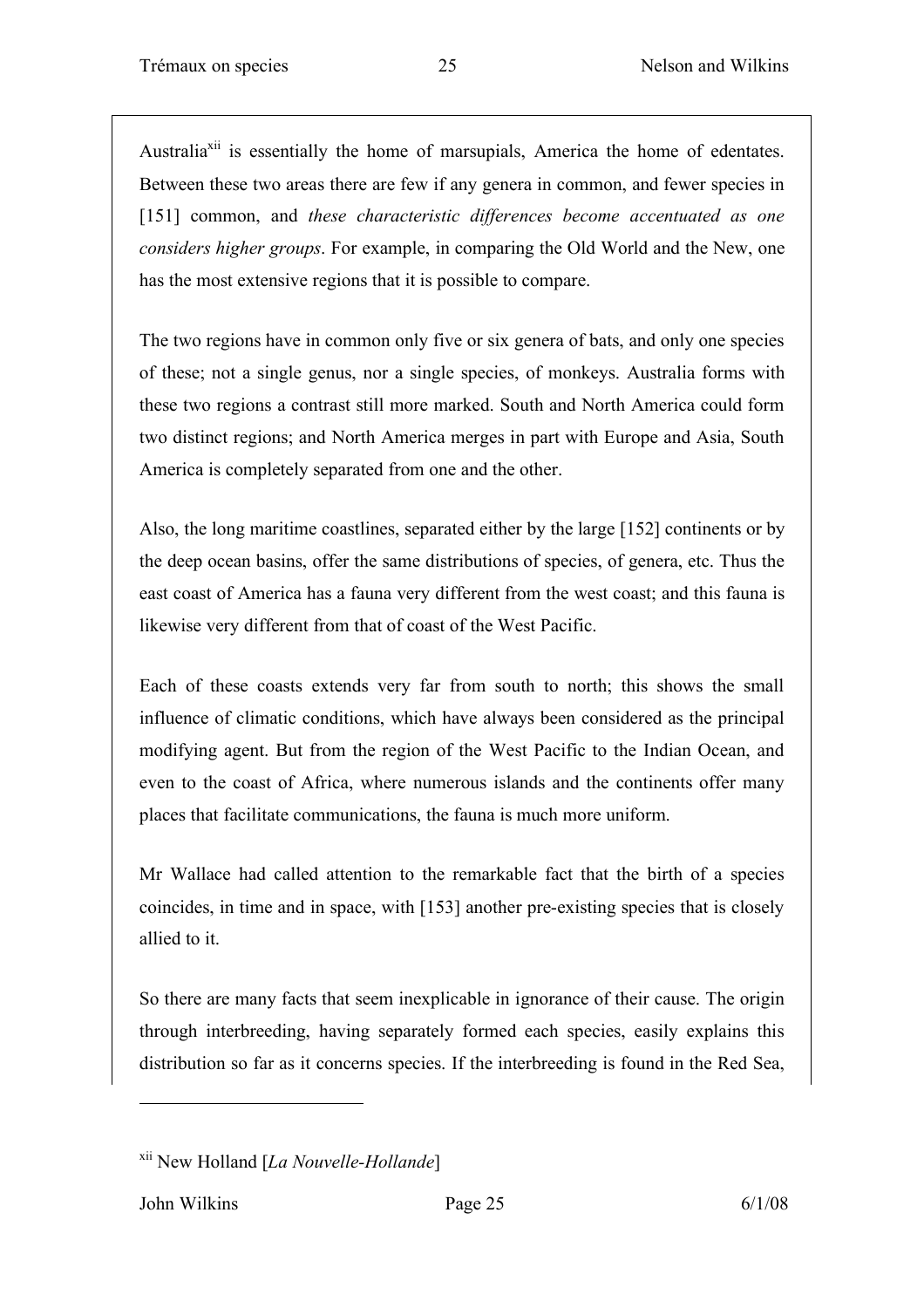it is evident that it cannot propagate itself in the Mediterranean. But why does this assemblage conserve the same linkage with respect to families, genera, if these had not previously formed by the same filiation as the species? Why are genera that have a greater than average number of species found in the same areas as their species that have a greater than average number of varieties, if these genera were not formed by the same descent as the varieties? The area [154] we will see is not the cause of this linkage.

The transformation of organisms by action of the habitat, and their grouping in species by interbreeding, fully explain all of these facts. It is certain that the grouping in species by interbreeding acts independently in the Mediterranean and the Red Sea, in the Old World and in the New, also in Australia; that the species of marsupials, or those of edentates, in dividing into new species, give birth to species in the same genus and in the same continent where they are found; that the mammals of Australia have less possibility to disperse to surrounding islands, relative to insects that may be transported by various means, even a branch that also carries its seed; that the terrestrial or aerial fauna of the Mediterranean and the Red Sea freely interbreed [155] together, while the marine faunas cannot do so; that in North America, the fauna can have some resemblance with that of Asia and Europe, from which it is only incompletely separated, etc., etc.

Following from the manner of species formation, one understands why unisexual organisms, or those that interbreed only rarely, are also the most variable; because to that extent they lose the ability to unite themselves through interbreeding.

If creations had taken place by species, or separately, one would not understand why cave animals would not have a special form, and the same one in Europe and America; why they have rudiments of eyes that are non-functional, why despite the special conditions to which they must conform those of America belong to the fauna of that region, as those of [156] European caves belong to the European fauna.

This explains why animals of the same genus that live in different caves are also different species, because interbreeding with inhabitants of another cave could no longer occur since their introduction into those cavities.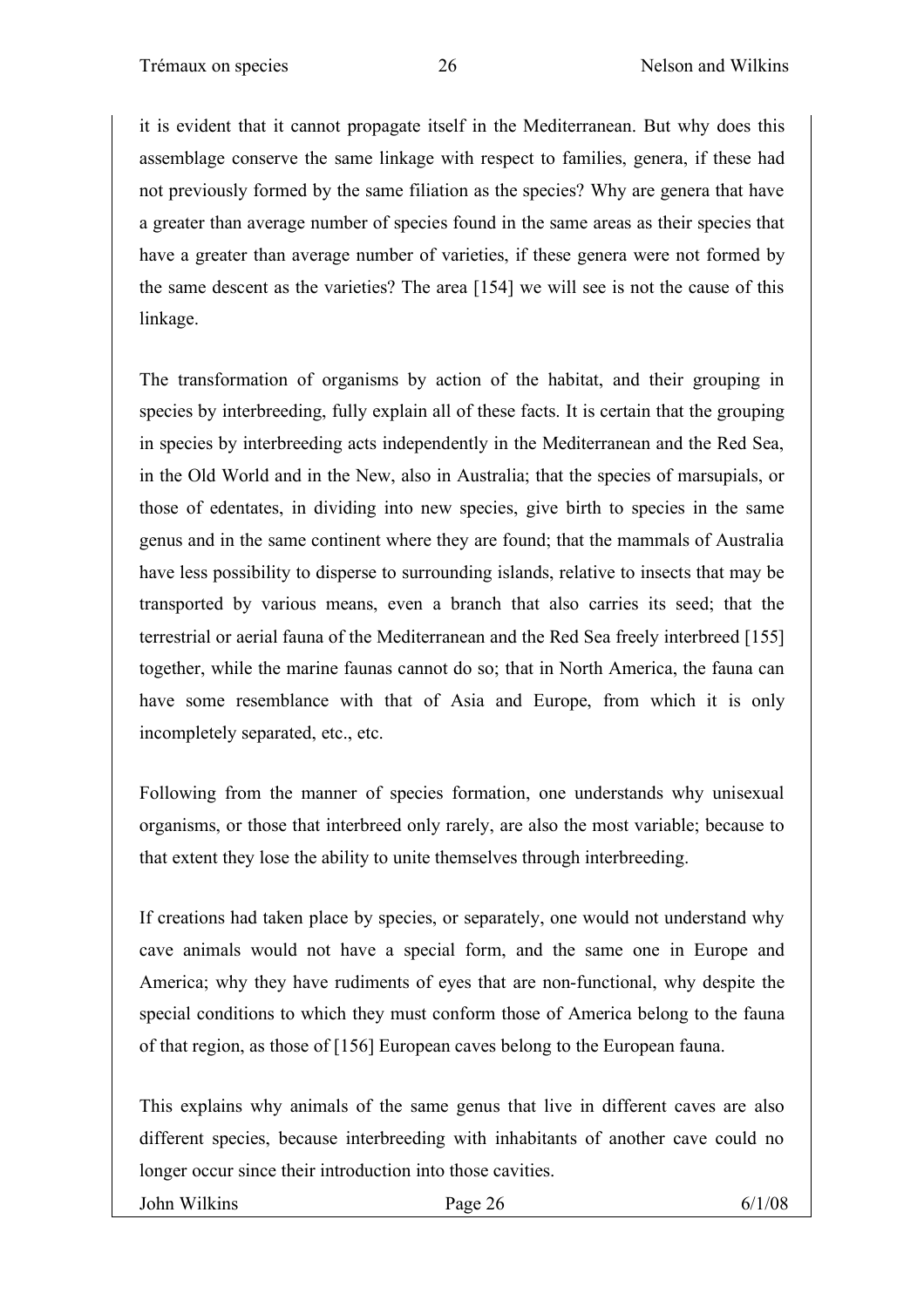In a word, the moment when animals of one continent, one ocean or one region can not longer, or only a little, communicate with those of another, it is certain that from the beginning of the barrier the species form in isolation in each continent, ocean or region, without being able to unite by interbreeding, even when for such there is enough similarity in constitution.

But once species are formed, one understands that it can, even must, happen *exceptionally* some cases of accidental dispersal beyond these natural [157] barriers, because only rarely can they be absolute. And this is precisely what happens: it is sufficient that transport be possible in the course of the ages for it also to happen *exceptionally*. One notices in effect that the most numerous exceptions involve organisms for which accidental dispersal is the easiest, such as a branch or a trunk floating on the ocean, at the mercy of wind and current, transporting from coast to coast seeds and even insects. Also herbaceous plants, being more easily dispersed and more adaptable to soil than trees, are also more widely distributed; while certain species of mammals can communicate only with greater difficulty, more rarely or not at all, except a few cases: as for example that when an isthmus connects islands to a continent; as seems to have occurred among the Sunda Islands, or even also [158] by floating ice. If one notices that the frequency of these exceptions exists precisely in relation to the ease of transport of the species, this circumstance becomes a confirmation of the law. In any case we will point out in the second part of this work, with respect to the distribution of simple organisms, a large source of error that should not be confounded with the cases of dispersal.

With respect to the variations, or to the absence of variations, shown by these emigrants in their new habitats, and for which one has vainly sought the cause, they depend principally on the physical environment [*sol*], which be either similar or not, the other factors being only accessory.

Also it is worth remarking that the variations could have occurred a long time ago. Diverse circumstances could have led to divergence of characters, transformation of species, [159] then by new transformations, and convergence of characters, if the conditions once more become similar. So it is with the plants that, more than with

John Wilkins Page 27 6/1/08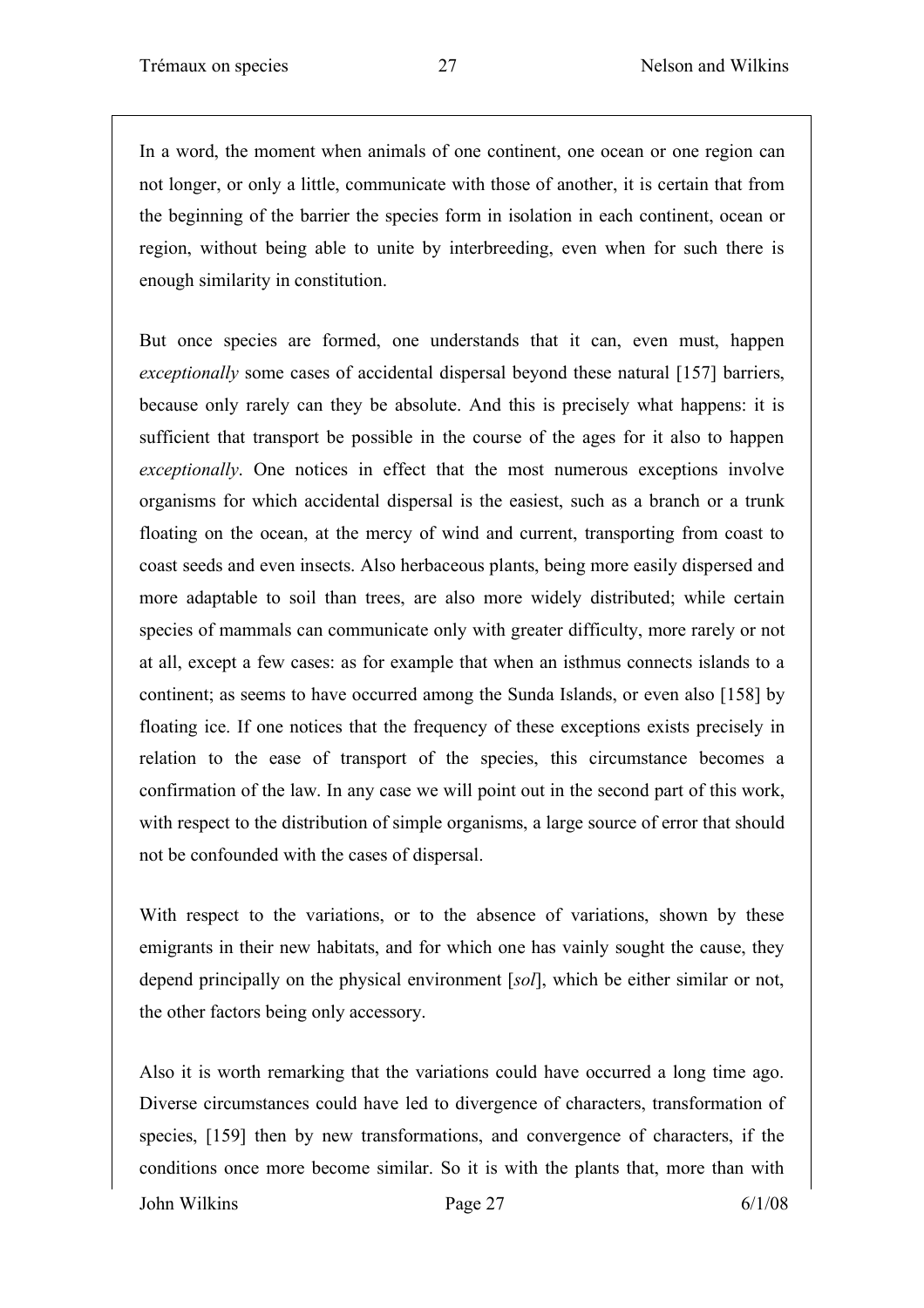animals, are subject to climatic action. One sees that alpine floras differ from others, and, by the same reason, present certain analogies in areas widely separated.

For the freshwater fauna distributed in separate lakes and rivers, the same causes would have been able to lead to analogous results. The same species in the ocean could transform itself in the same way in encountering the same conditions; but the eggs could very well be transported from one river to another by aquatic birds that frequent them one by one, accomplishing for this fauna a work analogous to that for the plants by insects and birds. [160]

Mr Darwin cites many facts that illuminate this distribution, among others the following: "Two times I have seen," says he, "a duck emerging from a pond, covered with duckweed, with some of these plants still adhering to the feathers of its back. I have suspended a duck's foot in an aquarium where many shellfish eggs were in process of hatching and I soon found it covered by a large number of shellfish just recently hatched; they adhered so firmly that I was unable to detach them in taking the foot from the water. Even emerged, these shellfish lived from twelve to twenty-four hours."xiii

A grand fact that confirms the distribution of species in terms of their ease of dispersal is that among the species of the same country or the same region many of them are common and widespread, but when it concerns regions widely separated the species are very different regardless of the [161] similarity of climatic and other conditions

Consider another order of facts, reptiles, whose means of dispersal are the most restrictive, have the most restrictive habitats among the particular faunas. Birds, in contrast, have the greatest facility for dispersal, and exhibit the least restricted distributions.

John Wilkins Page 28 6/1/08

 $xiii$  [(cf. Darwin 1859: 385)]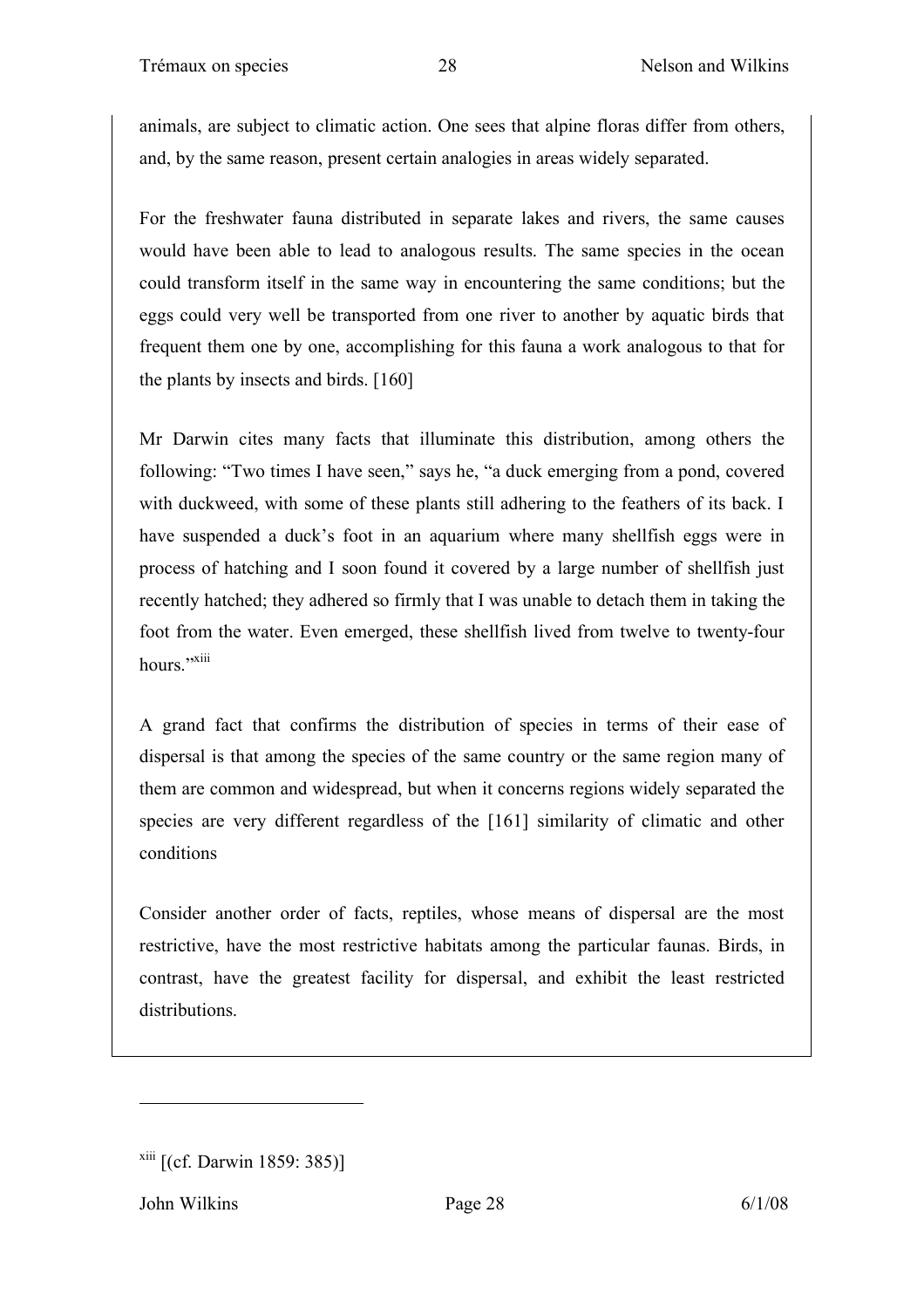We restrict ourselves to these few details concerning accidental dispersals of species, which can be produced by a great diversity of circumstances.

This distribution corresponds then in an evident manner not with certain *influences of regions* but rather with *natural barriers*, which have led to the relationships between species, genera, families, etc., because one sees that it is not regions that determine this ensemble, but rather the barriers, and this to the point that the obstacle that is a barrier for one [162] species and not another acts precisely in reason of this condition.

Besides one cannot say that one of these regions cannot support species from the other because if they are transported there, they propagate themselves very well.

So we recognize therefore: the formation of species in the localities where they are confined; then their dispersal in the proportion presented by their ease of dispersal and their modifications according to the habitat.

All of this state of affairs is thus the most exact consequence of the laws that we have exposed. As for man, who occurs in all continents, we know that his superiority has enabled him to cross oceans and to survive inclemencies. This exceptional condition is the consequence of his superior faculties.

But, adds Mr Flourens, "If the species are different, then they are *parallel*, and [163] the law of parallelism among living species is found among fossil species. Living species, fossil species," says he, "species of one continent, those of the other, there is always the same return, the same source of the type, a same design. The animal kingdom is one."

The animal kingdom certainly is one, but that fact is far from favoring the presumed eternal distinction between species.

There are many facts, many affirmations of the laws that we expose. Organisms being governed by the habitat, and the habitat of one continent perfecting itself progressively as that of the other, an analogous cause has produced an analogous

John Wilkins Page 29 6/1/08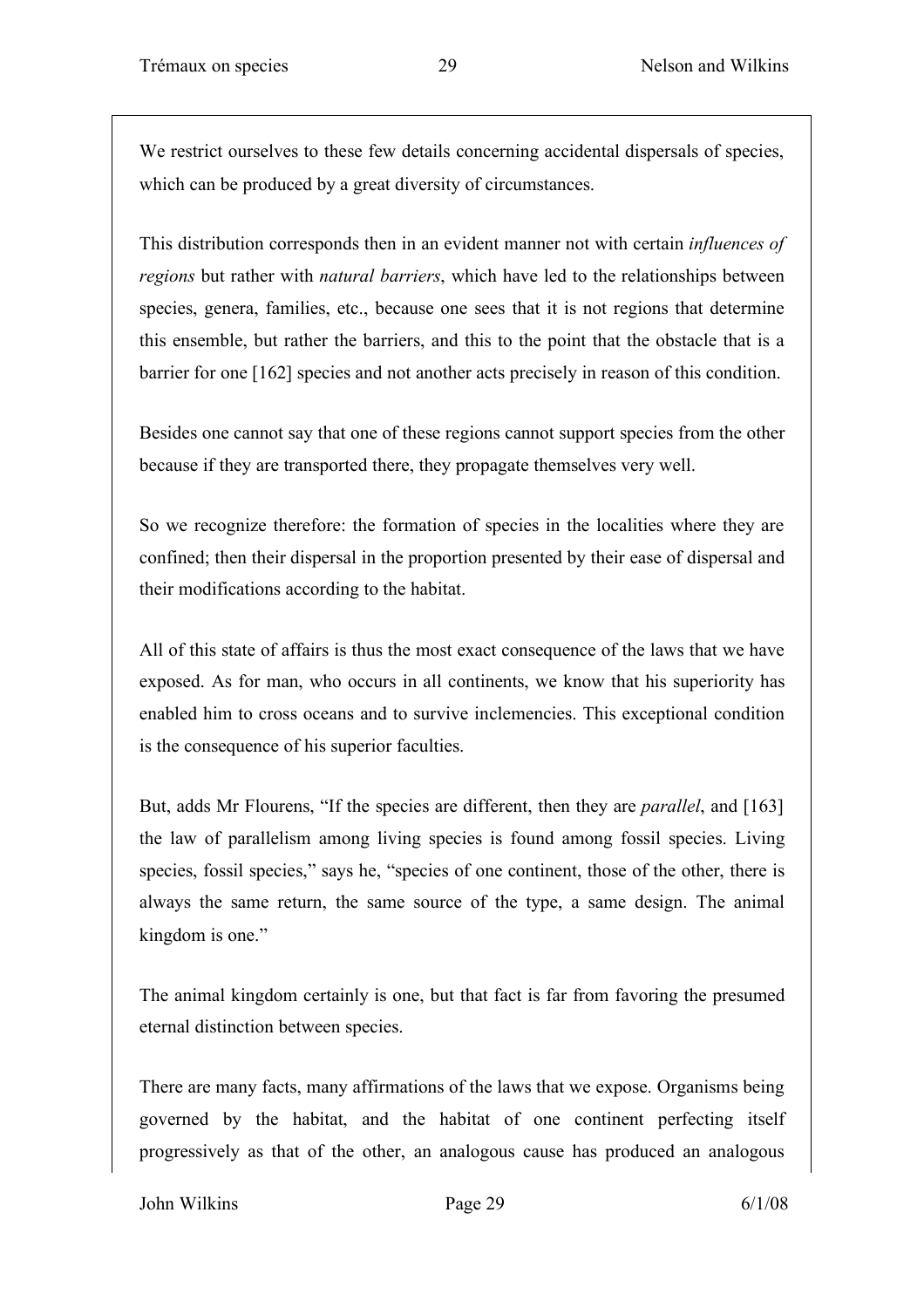effect; the progressive development of the habitat, that of the organisms, the same law, and same linkage.

One might cite many examples that show how species originate; but the principle of their formation, that we have posed, appears so evident [164] by itself that further insistence seems useless.

One now understands the true extent of the terms that we accept. Thus, one understands that by genus, species or race we do not mean organisms that are essentially different, but in general many ages or many stages of development of the same organisms.

With respect to the extinction of species, a few words are sufficient to explain it. It is a necessary condition of vital equilibrium among organisms. The productive potential of a habitat having a limit, the species that are the least adapted to the time and to the conditions of life, must naturally be extinguished in face of those better adapted. And the new species must often prevail over those with a less advanced organization or are particularly suited to an older epoch.

To establish the transformation of species in [165] response to modifications of the habitat, from the first ages, is to pass gradually from the most simple organisms to the most complete; it is to unveil the creation of man! Psychological faculties, or instinctive and mental, are modified in relation to the degree of physiological perfection, and this unveils also the origin of all the instincts, and also the highest intelligence.

### **References**

Babbage, Charles. 1837. *The Ninth Bridgewater Treatise: A fragment*. London: John Murray.

Bateson, William. 1894. *Material for the study of variation treated with especial regard to discontinuity in the origin of species*. London: Macmillan.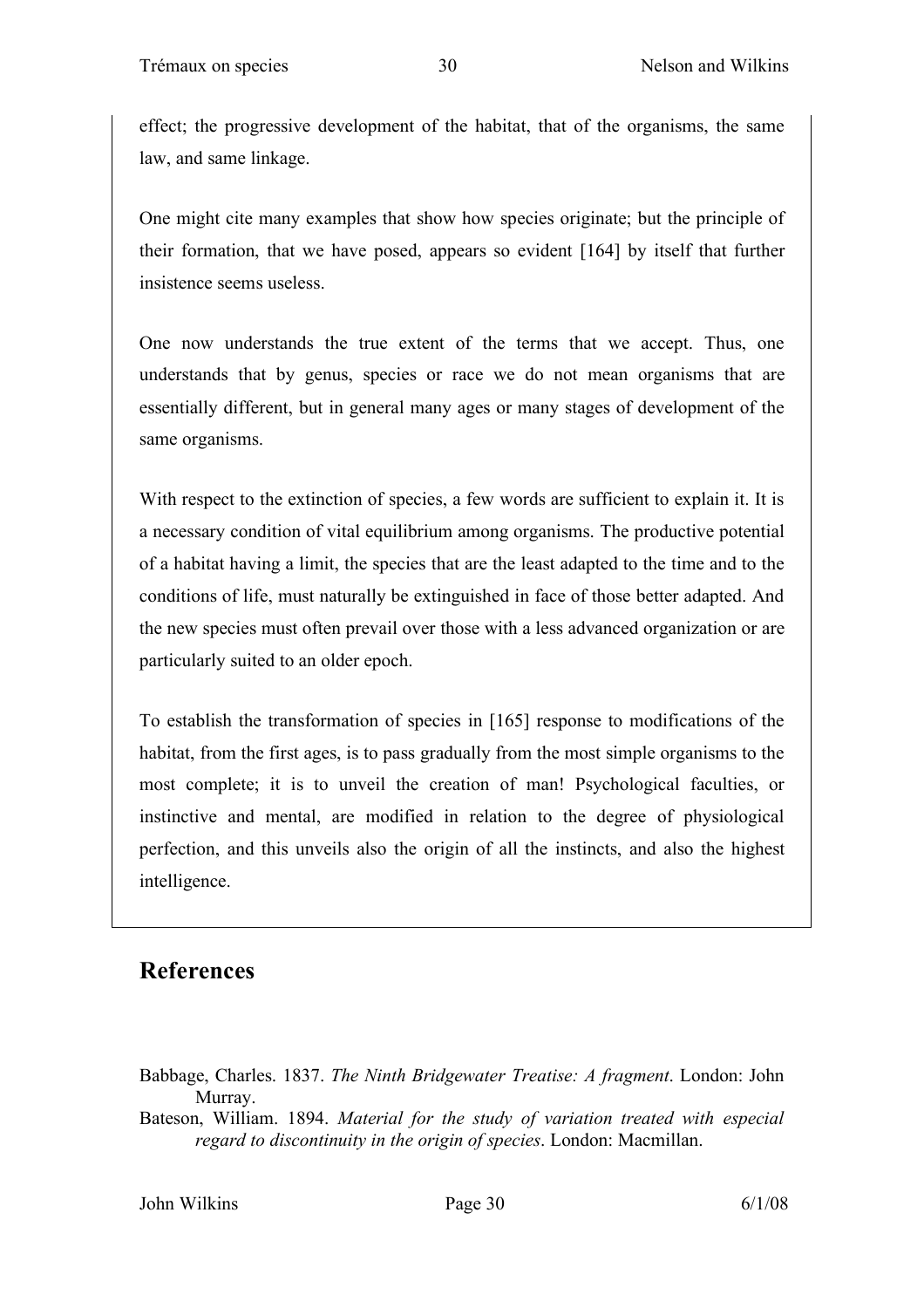- Browne, Janet. 2002. *Charles Darwin: A biography*. Vol. 2: The power of place. New York: Knopf.
- Carver, Terrell. 1984. Marx, Engels and scholarship. *Political Studies* 32 (2): 249- 256.
- Cohen, Bernard I. 1985. *Revolution in Science*. Cambridge MA: Harvard University Press.
- Colp, Ralph, Jr. 1974. The Contacts Between Karl Marx and Charles Darwin. *Journal of the History of Ideas* 35 (2): 329-338.
- Conry, Yvette. 1974. *L'Introduction du Darwinisme en France au XIXe Siècle*. Edited by Paris, *Librairie Philosophique*: J. Vrin.
- Cuvier, Georges. 1812. *Discours sur les révolutions du globe (Discourse on the Revolutionary Upheavals on the Surface of the Earth)*. Translated by I. Johnston. Paris.
- Darwin, Charles. 1859. *On the origin of species by means of natural selection, or The preservation of favoured races in the struggle for life*. London: John Murray.
- ———. 1866. *On the origin of species by means of natural selection: or the preservation of favoured races in the struggle for life*. 4th ed. London,: John Murray.
- Darwin, Charles R. 1869. *On the origin of species by means of natural selection, or the preservation of favoured races in the struggle for life*. 5th ed. London: John Murray.
- Eldredge, Niles, and Stephen J. Gould. 1972. Punctuated equilibria: an alternative to phyletic gradualism. In *Models In Paleobiology*, edited by T. J. M. Schopf. San Francisco: Freeman Cooper: 82-115.
- Eldredge, Niles, Stephen Jay Gould, Jerry A. Coyne, and Brian Charlesworth. 1997. On punctuated equilibria. *Science* 276 (April 18): 337c–341c.
- Flourens, Marie Jean Pierre. 1864. *Examen du livre de M. Darwin sur l'origine des espèces*. Paris: Garnier Frères.
- Geoffroy Saint Hilaire, Isidore. 1859. *Histoire naturelle générale des règnes organiques, principalement étudiée chez l' homme et les animaux*. Vol. II. Paris: Victor Masson.
- Gerratana, Valentino. 1973. Marx and Darwin. *New Left Review* I/82: 60-82.
- Gould, Stephen Jay. 1994. Tempo and mode in the macroevolutionary reconstruction of Darwinism. *Proc Natl Acad Sci U S A* 91 (15): 6764-71.
	- ———. 1997. Redrafting the Tree of Life. *Proceedings of the American Philosophical Society* 141 (1): 30-54.
	- ———. 1999. A Darwinian gentleman at Marx's funeral. *Natural History* 108 (7): 32- 41.
		- ———. 2002. *The Structure of Evolutionary Theory*: Belknap Press.
- Gould, Stephen Jay, and Niles Eldredge. 1977. Punctuated equilibria: the tempo and mode of evolution reconsidered. *Paleobiology* 3: 115-151.
- Harris, Marvin. 1968. *The rise of anthropological theory: a history of theories of culture*. New York: Crowell.
- Junker, T. 1991. Heinrich Georg Bronn und die Entstehung der Arten [Heinrich Georg Bronn and Origin of Species]. *Sudhoffs Arch* 75 (2): 180-208.
- Lecourt, Dominique. 1983. Marx au crible de Darwin. In *De Darwin au Darwinisme: Science et Idéologie. Congrès International pour le Centaire de la Mort de Darwin, Paris-Chantilly 13-16 Septembre 1982. Centre d'Histoire et d'Epistémologie de l'Université de Picardie*, edited by Y. Conry. Paris: J. Vrin: 227-249.

John Wilkins Page 31 6/1/08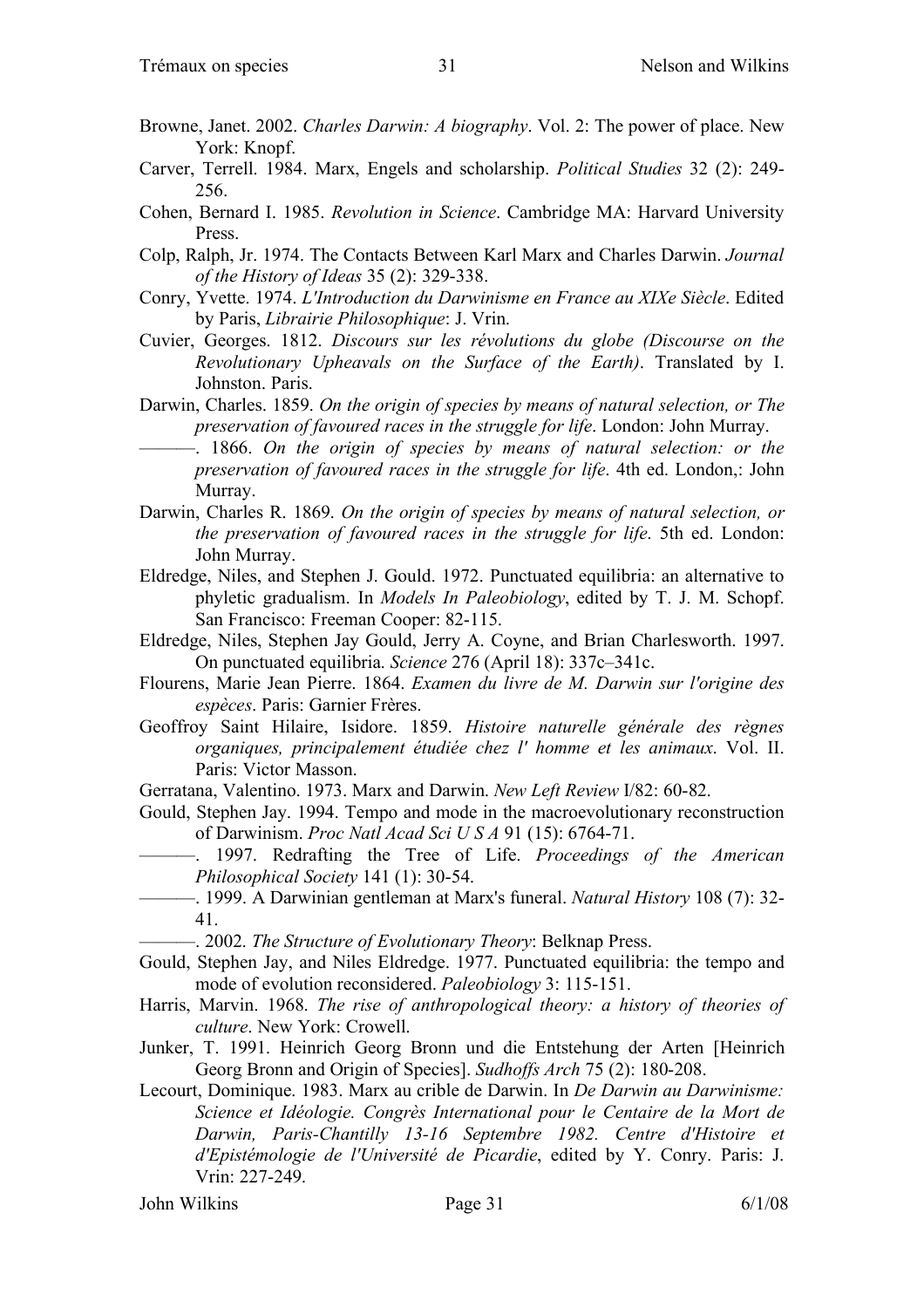- Lewes, George Henry, [Anon.]. 1856. Hereditary Influence, Animal and Human. *Westminster Review* 66 (July): 135-162.
- Lotka, Alfred J. 1922. Contribution to the energetics of evolution. *Proc Nat Acad Sci USA* 8 (6): 147-151.
	- ———. 1925. *Elements of physical biology*. Baltimore,: Williams & Wilkins company.
- Lovejoy, Arthur O. 1959. Buffon and the problem of species. In *Forerunners of Darwin 1745–1859*, edited by B. Glass, O. Temkin and W. L. Straus. Baltimore, MD: Johns Hopkins Press: 84-113.
- Mayr, Ernst. 1942. *Systematics and the origin of species from the viewpoint of a zoologist*. New York: Columbia University Press.

———. 1982. *The growth of biological thought: diversity, evolution, and inheritance*. Cambridge, Mass.: Belknap Press.

- Mikulak, M. W. 1970. Darwinism, Soviet genetics, and Marxism-Leninism. *J Hist Ideas* 31 (3): 359-76.
- Müller-Wille, Staffan, and Vitezslav Orel. 2007. From Linnaean Species to Mendelian Factors: Elements of Hybridism, 1751-1870. *Annals of Science* 64 (2): 171-215.

Naccache, Bernard. 1980. *Marx critique de Darwin*. Paris: J. Vrin.

- Nelson, Gareth J. 1989a. Cladistics and evolutionary models. *Cladistics* 5: 275-289.
- ———. 1989b. Species and taxa: speciation and evolution. In *Speciation and its consequences*, edited by D. Otte and J. Endler. Sunderland, Mass.: Sinauer.
- Parville, Henri de. 1865. *Un habitant de la planète Mars*. Paris: J. Hetzel.
- Paul, Diane. 1981. "In the Interests of Civilization": Marxist Views of Race and Culture in the Nineteenth Century. *Journal of the History of Ideas* 42 (1): 115- 138.
- Poliakov, Leon. 1974. *The Aryan myth: a history of racist and nationalist ideas in Europe*. Translated by E. Howard, *Columbus Centre series. Studies in the dynamics of persecution and extermination*. London: Chatto & Windus Heinemann for Sussex University Press.
- Poulton, Edward Bagnall. 1903. What is a species? *Proceedings of the Entomological Society of London*: reprinted in Poulton 1908: 46-94.
- Robert-Devillers, Flavien. 1999. Étude sur les critiques que Marx adresse à la théorie darwinienne, en tant qu'elle serait le reflet des catégories de la théorie économique de l'époque, Université de PARIS X.
- Rogers, J. A. 1974. Russian opposition to Darwinism in the Nineteenth Century. *Isis* 65 (229): 487-505.
- Rutherford, H. W., ed. 1908. *Catalogue of the library of Charles Darwin now in the Botany School, Cambridge*. Cambridge: Cambridge University Press.
- Stack, David A. 2000. The first Darwinian left: Radical and socialist responses to Darwin, 1859-1914. *History of Political Thought* 21 (4): 682-710.
	- ———. 2003. *The first Darwinian Left: Socialism and Darwinism 1859-1914*. Gretton, Cheltenham: New Clarion Press.
- Stanley, John L., and Ernest Zimmermann. 1984. On the Alleged Differences Between Marx and Engels. *Political Studies* 32 (2): 226-248.
- Stebbins, Robert E. 1965. French reactions to Darwin (1859-1880), University of Minnesota.
- Tort, Patrick. 1996. *Dictionnaire du Darwinisme et de l'evolution: Livres*. Paris: Presses Universitaires de France.

John Wilkins Page 32 6/1/08